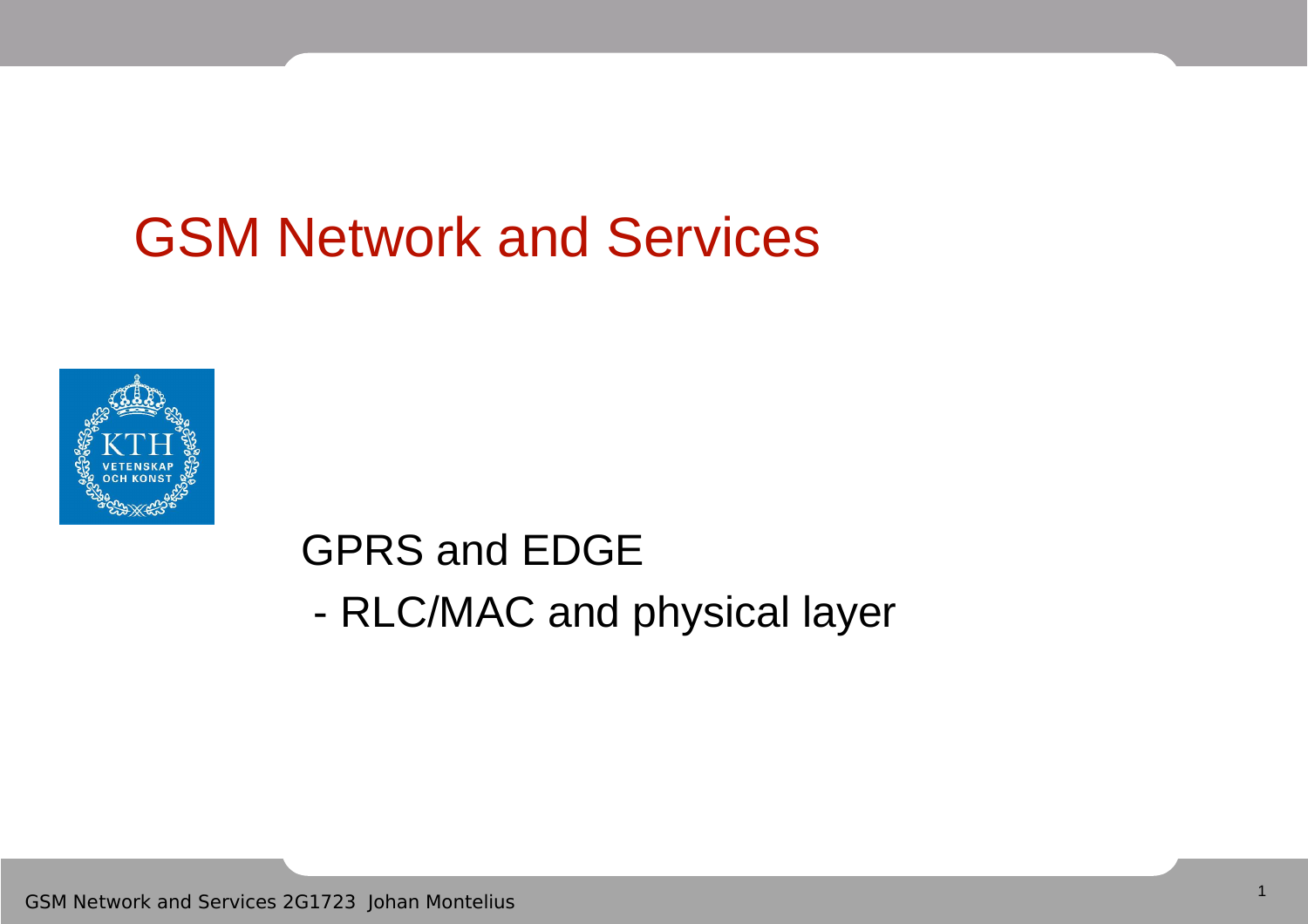#### GPRS protocol stack

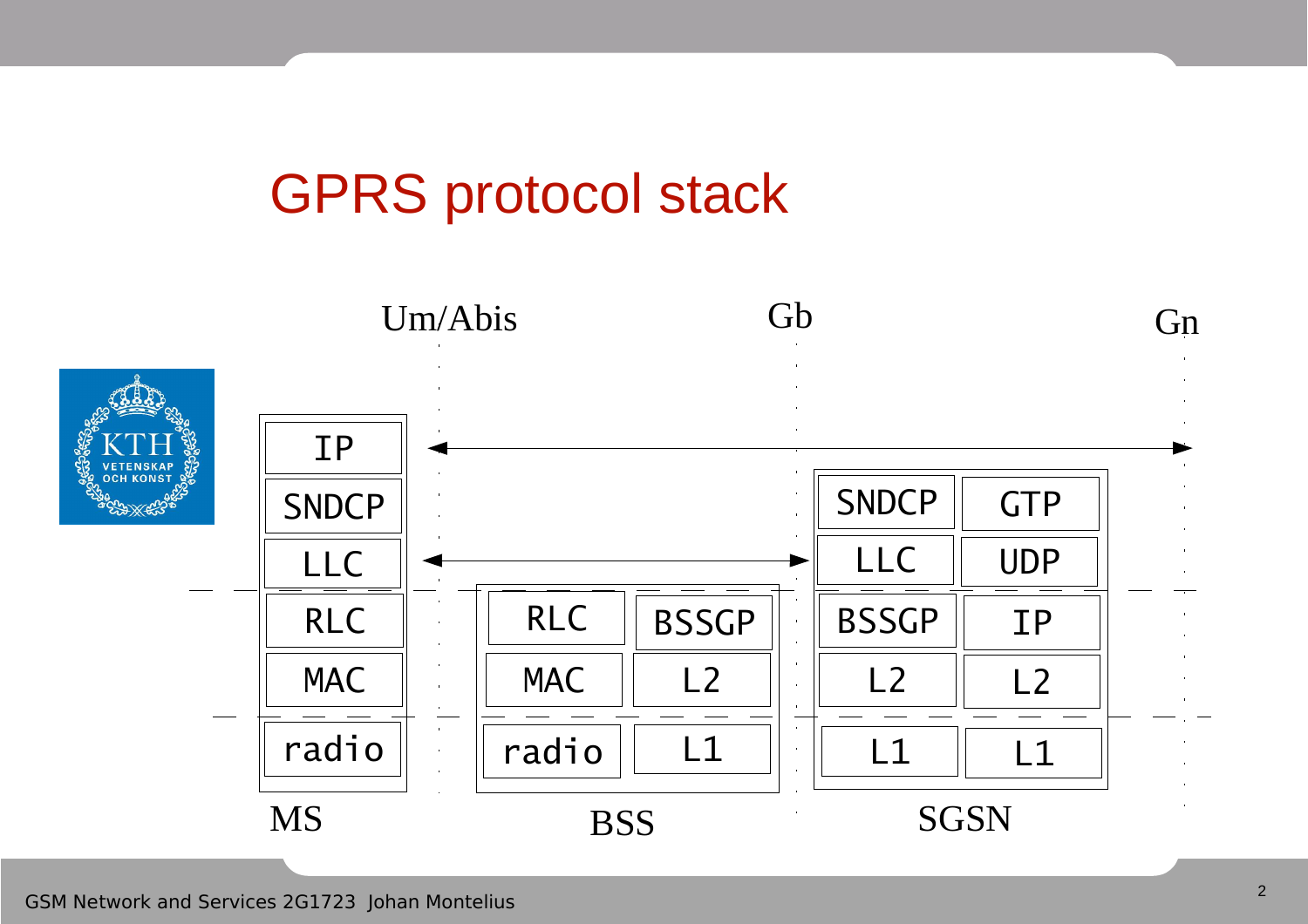## Who does what

- SNDCP
- 
- segmentation / reassembly
- multiplexing of several PDP over one LLC
- compression of data and/or IP/TCP header
- LLC
	- connection oriented/less MS to SGSN
	- encryption
- RLC/MAC
	- connection oriented/less MS to BSS (PCU in BSC)
	- segmentation / reassembly
	- access control of shared resource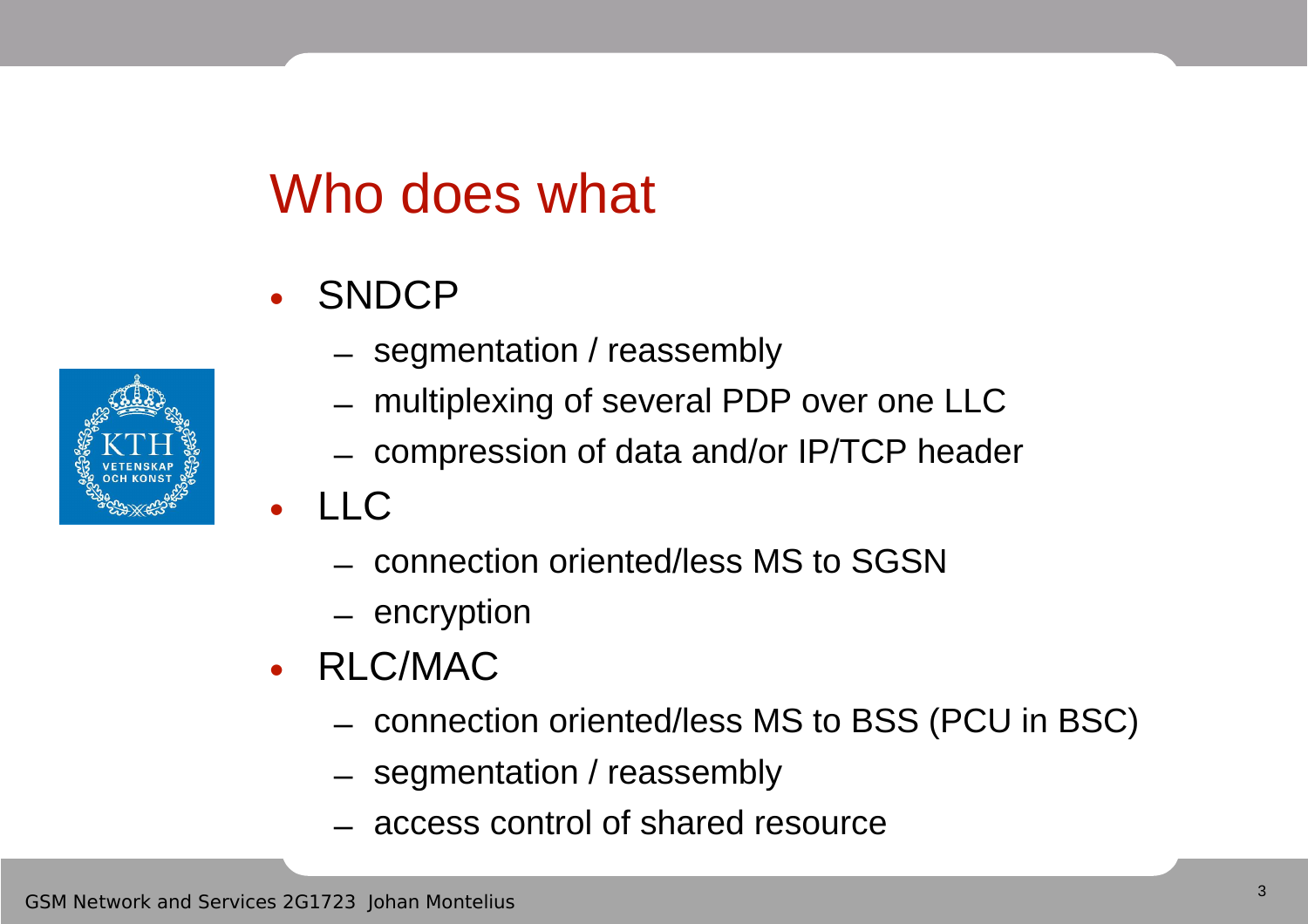#### Addresses



- IP: point of presence
- SNDCP
	- NSAPI: which PDP context
- LLC
	- SAPI : SNDCP, GMM, SMS ...
- RLC/MAC
	- TLLI: a mobile, P-TMSI
	- TFI: a RLC connection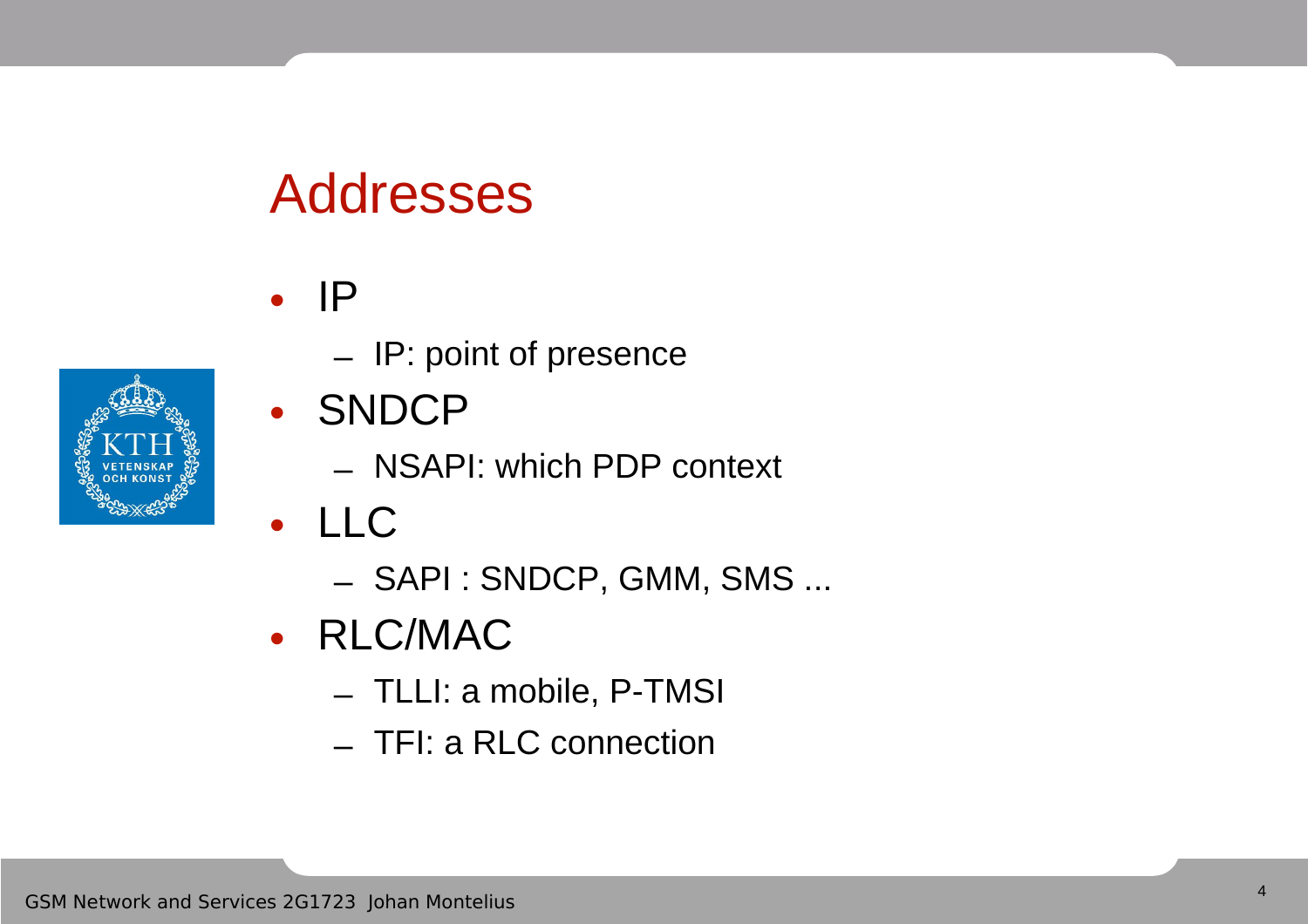# RLC/MAC

- 
- The LLC connection is, over Um, realized as a RLC connection identified by a Temporary Logic Link Identifier (TLLI) derived from P-TMSI.
- A RLC connection is realized as a set of Temporary Block Flows (TBF).
- A set of TBF are multiplexed over a shared Packet Data Traffic Channel (PDTCH) and each TBF is identified using a Temporary Flow Identifier (TFI)
- The MAC layer is used control uplink usage of the PDTCH.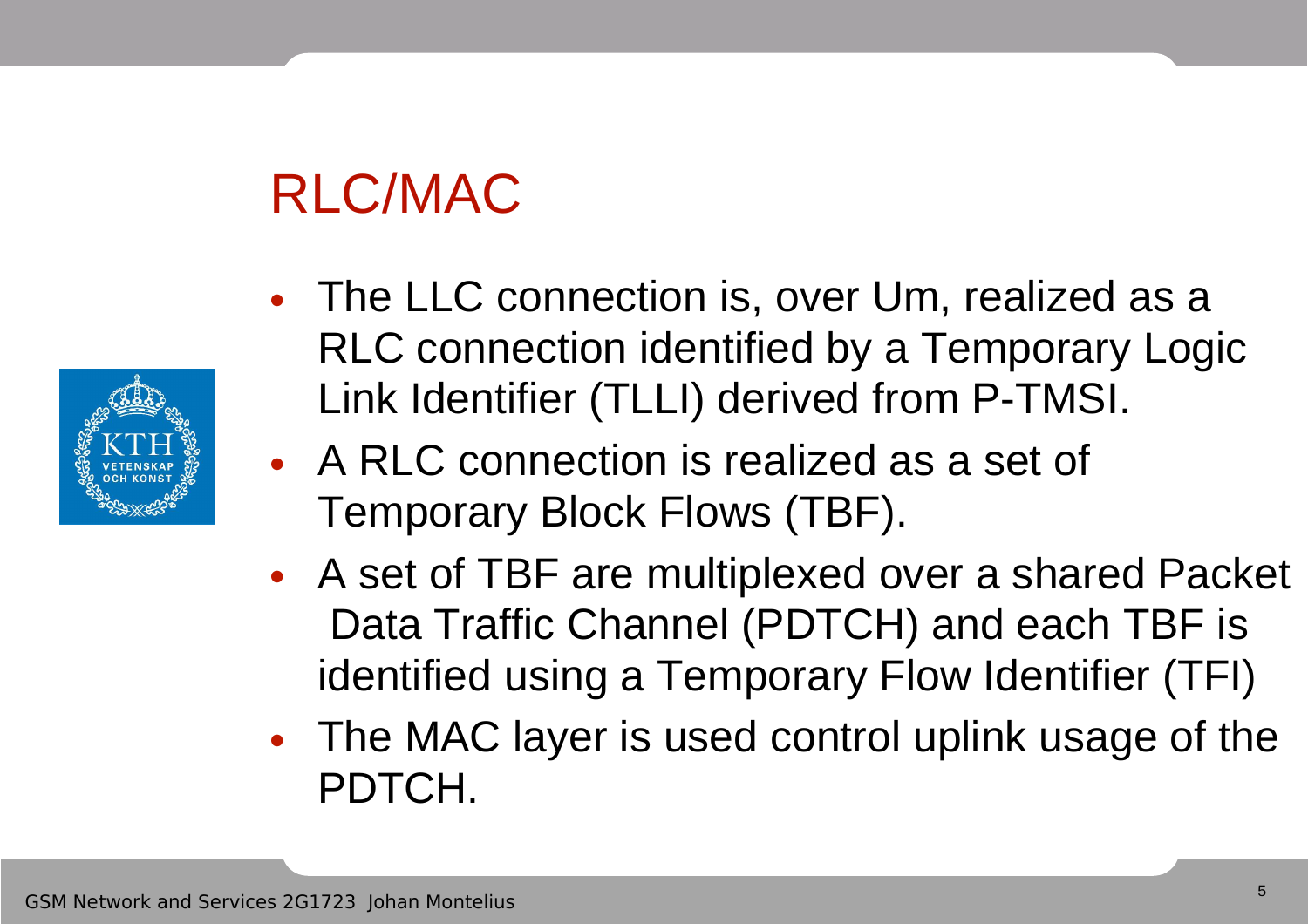



12 Blocks consisting of four consecutive frames

Why 52 frames, why two idle, why PTCCH?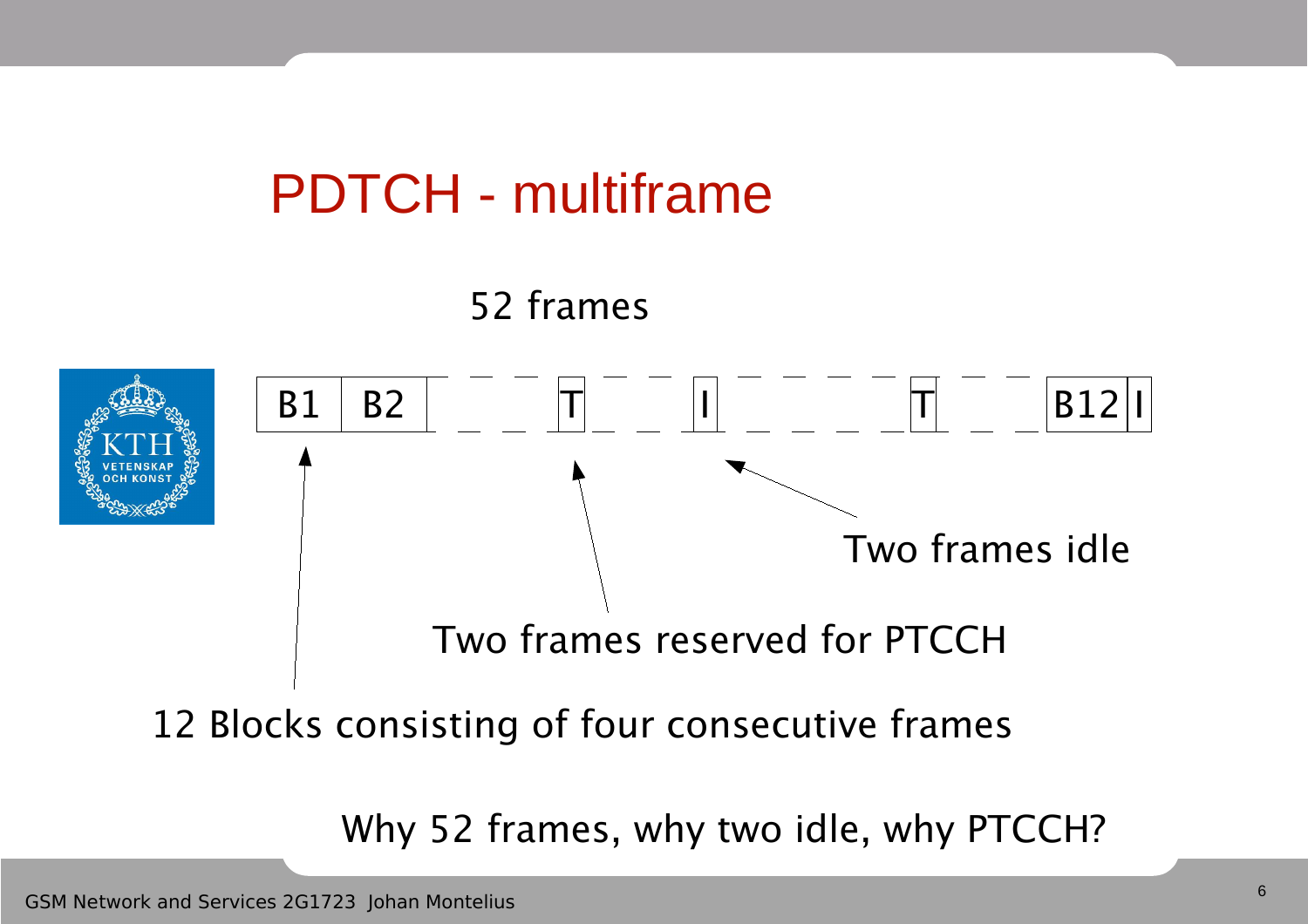## Allocation of resources

- Uplink and downlink PDTCH are independent, a PDTCH is unidirectional.
- A PDTCH is divided into 11 blocks, each block holds one RLC data frame. Each block is allocated to a TBF – owned by a mobile.
- Allocation and sharing of downlink PDTCH is controlled by the network; the network will only have to address the right mobile using TFI.
- Sharing of uplink resources is more problematic since several mobile can compete for the resource.

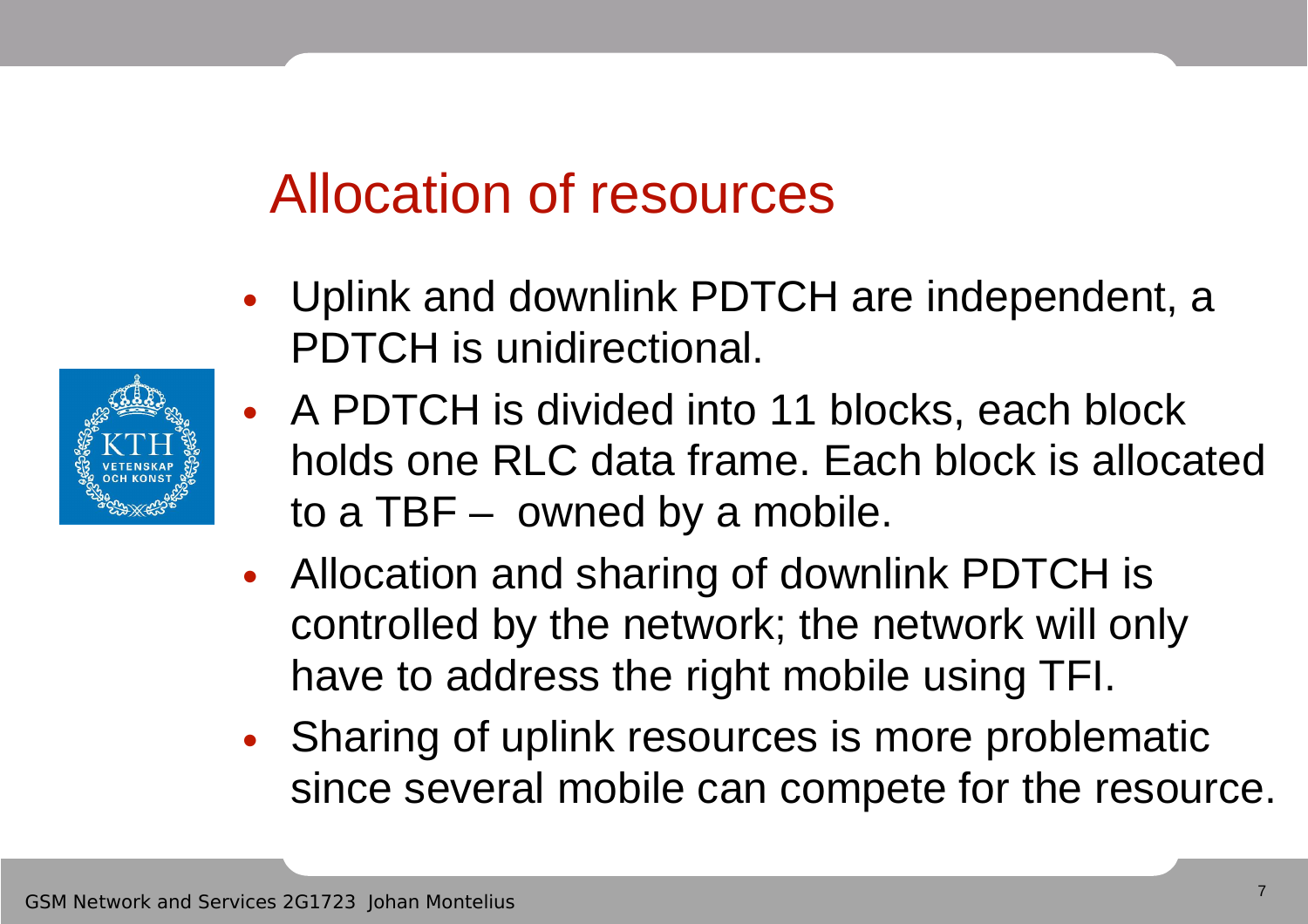## RLC/MAC data frames

- Total size is: 23, 33, 39 or 53 bytes
- Size depends on the chosen coding scheme.
- Uplink
	- MAC: countdown value, ...
	- RLC: TFI, block #, (TLLI)
- Downlink
	- MAC: USF, ...
	- RLC: TFI, block #, FBI

| <b>RLC</b>                              |
|-----------------------------------------|
| Data<br>(LLC frame or<br>part of frame) |
| Fill bits                               |

**MAC** 

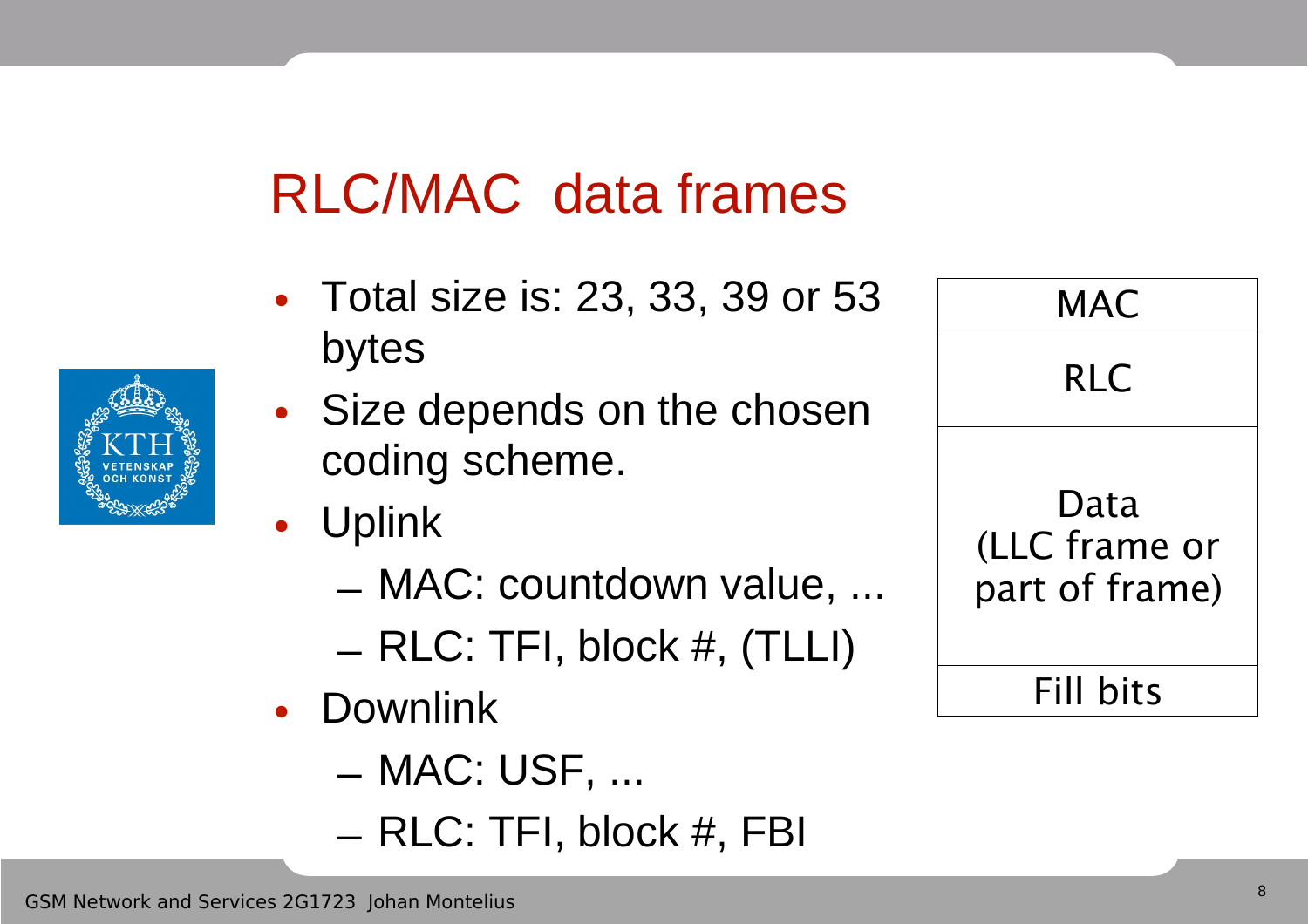## Allocation of downlink PDTCH

- The BSS can allocate a downlink TBF using one or more downlink PDTCH.
- The mobile needs to listen and decode all frames on each downlink PDTCH.
- If the TFI (5 bits in the RLC header) is recognized the block (for consecutive frames) belong to the mobile.
- Uplink and downlink TBFs are independent.

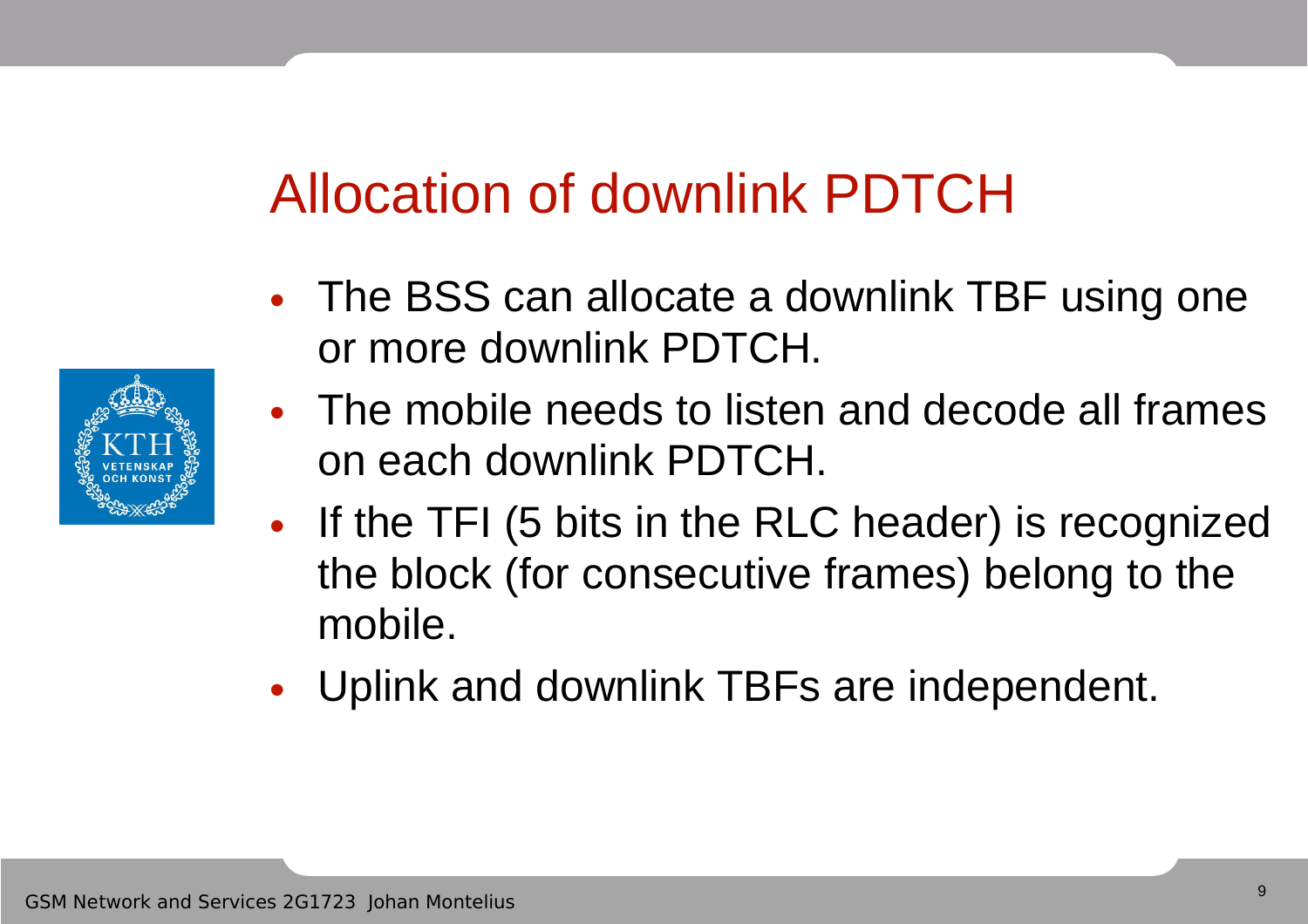## Allocation of uplink PDTCH

• Fixed allocation



- A mobile is allocate specified blocks to be used in a sequence of multiframes.
- Dynamic allocation
	- A mobile is allocated a PDTCH but blocks are specified dynamically.
- Extended Dynamic allocation
	- Same, same but better.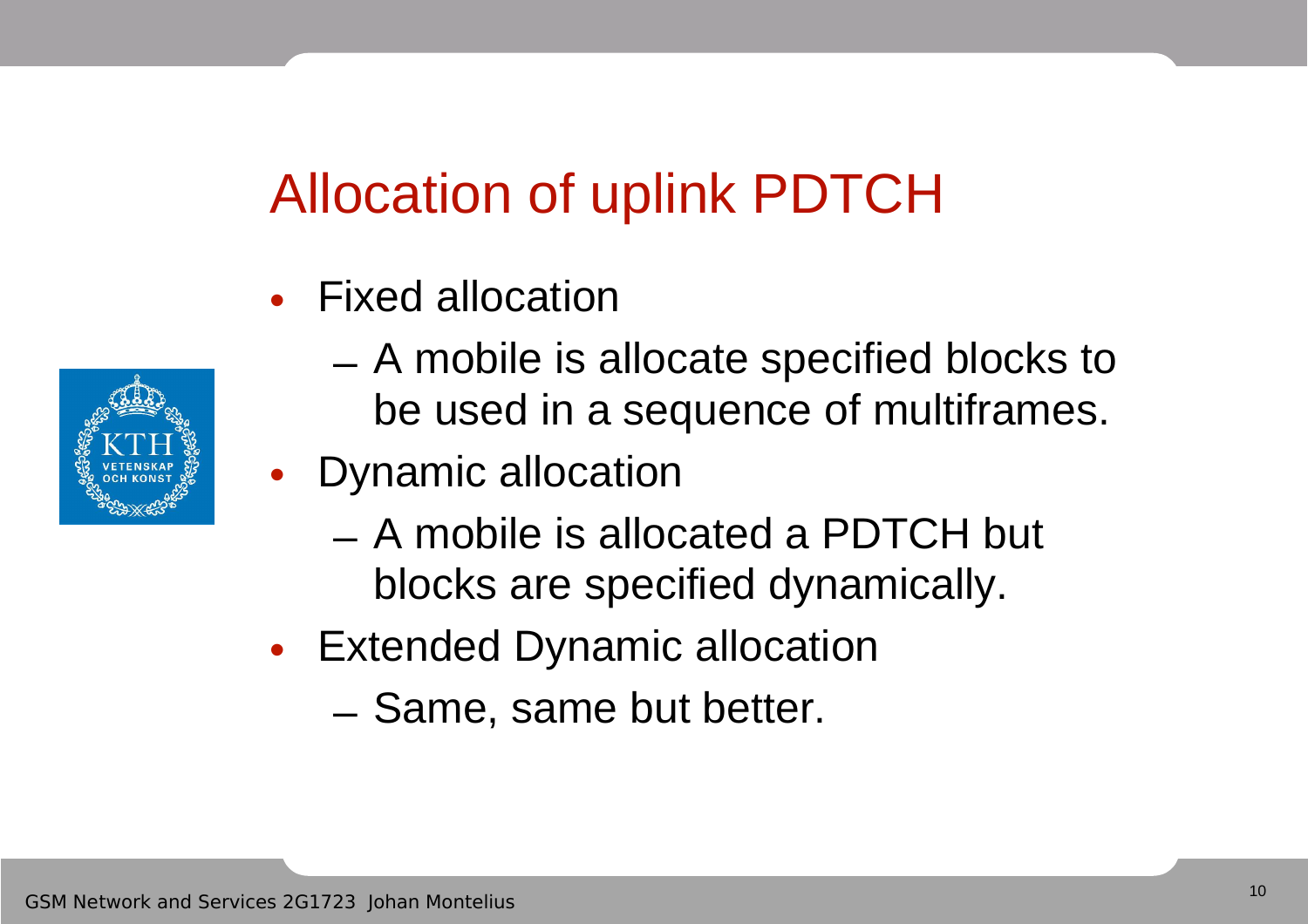#### Fixed allocation

- One or more PDTCH e.g. timeslots since each PDTCH is using one physical channel.
- In the PDTCH, one or more blocks defined by a bit map.
- Example: TS-2 block B2, B3 / TS-3 block B2



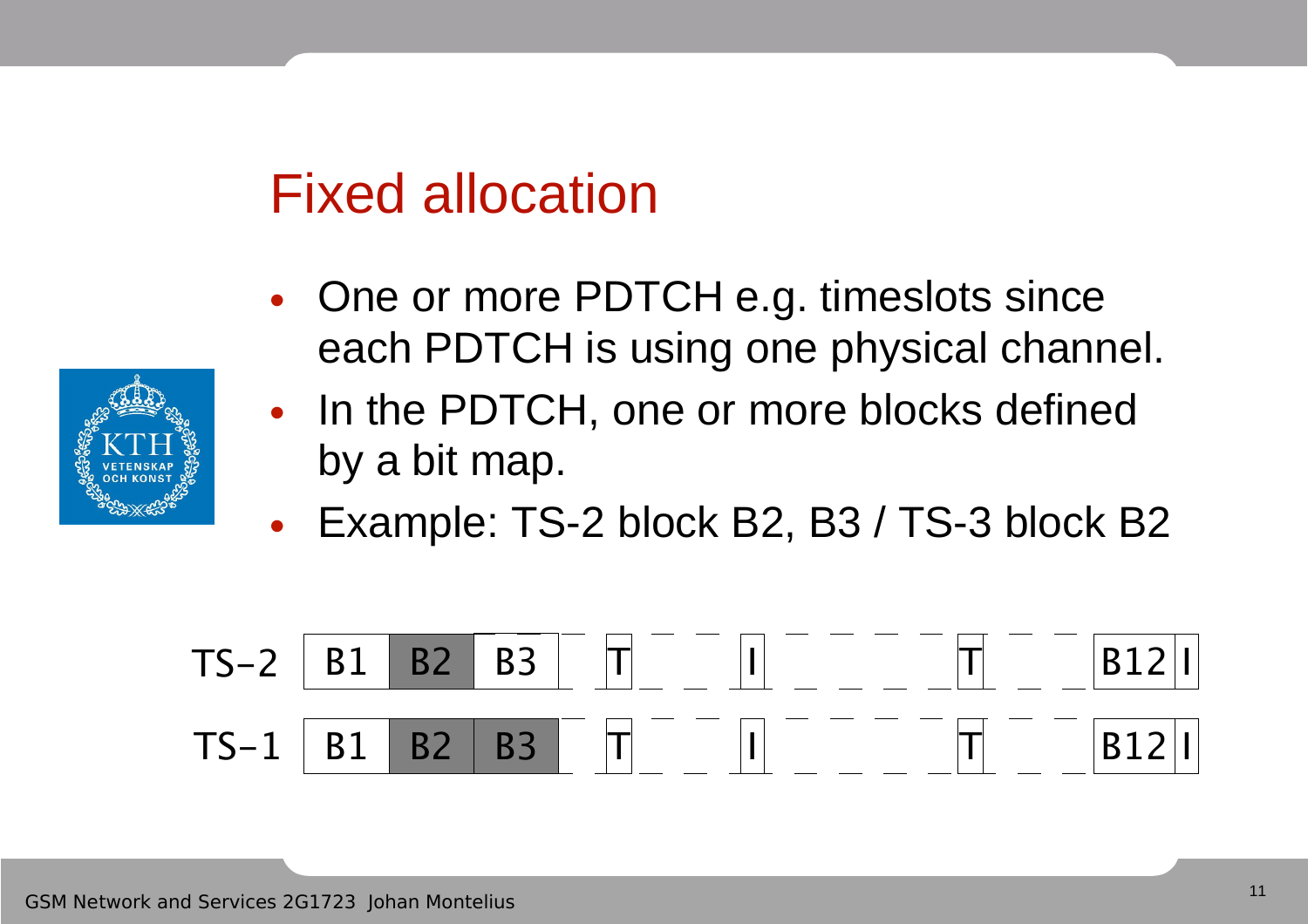## Dynamic allocation

- One or more PDTCH channels are allocated but blocks are not fixed.
- Information in the blocks in the downlink PDTCH using timeslot T decide the usage of the next block (or four next blocks) on the uplink PDTCH using timeslot T.
- A mobile needs to listen to the downlik PDTCH in order to know when to use the uplink PDTCH.

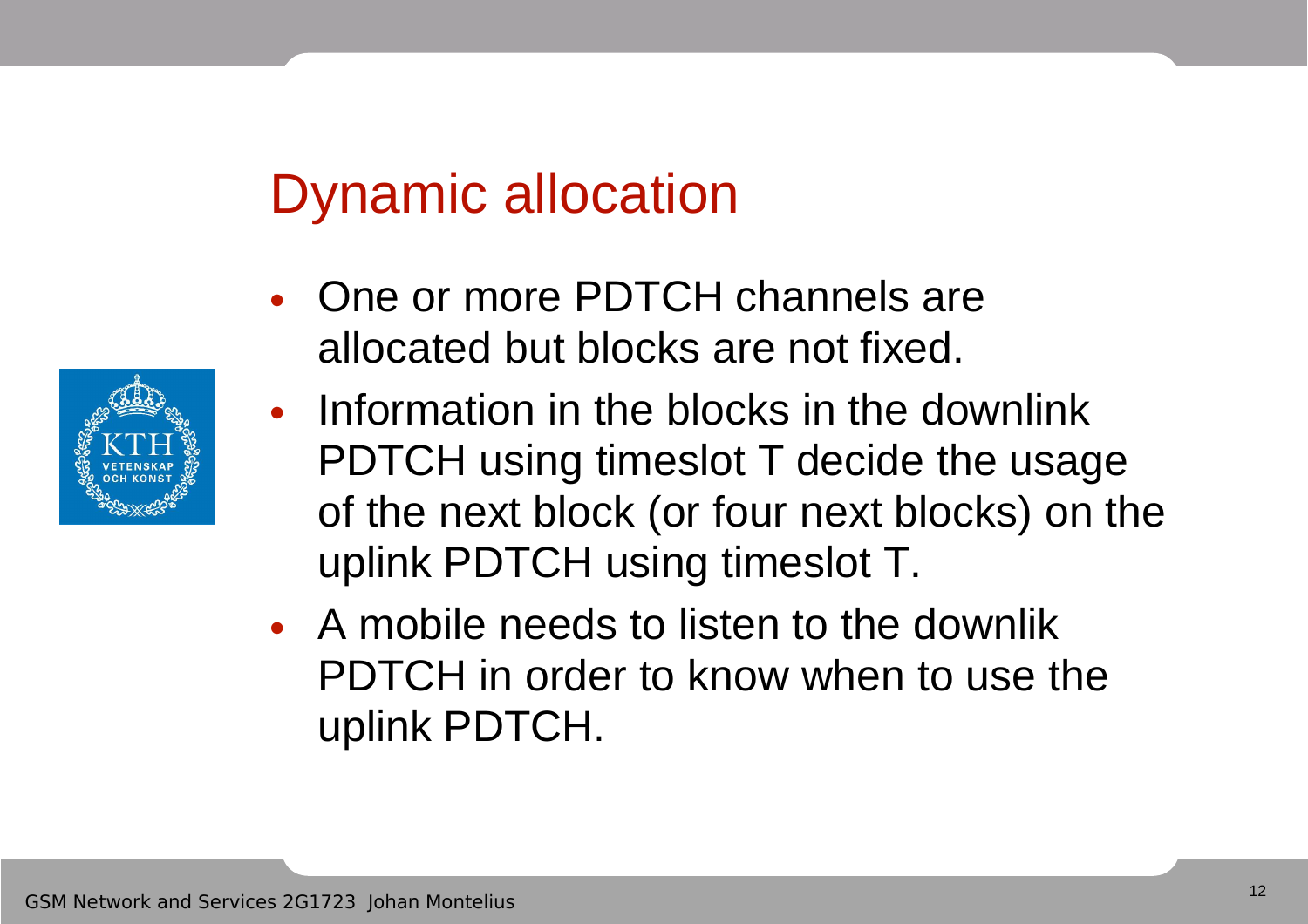## Dynamic allocation

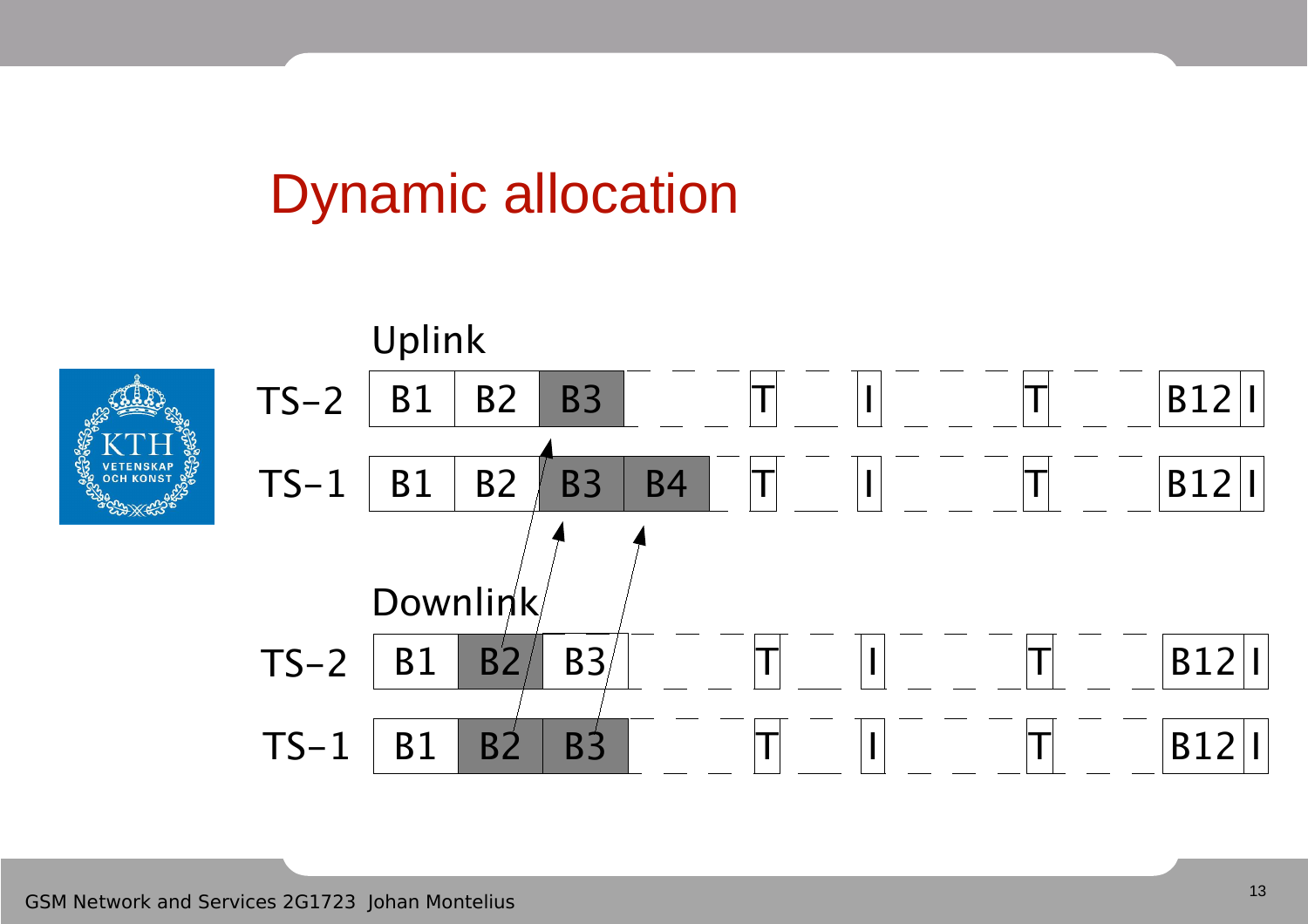#### Extended Dynamic Allocation

- A mobile is allocated an ordered set of uplink PDTCH. Allocation of blocks is similar to dynamic allocation but the mobile may also use blocks in all higher PDTCH.
- Extended dynamic allocation will make it easier for a mobile to quickly determine if it can use several uplink resources.

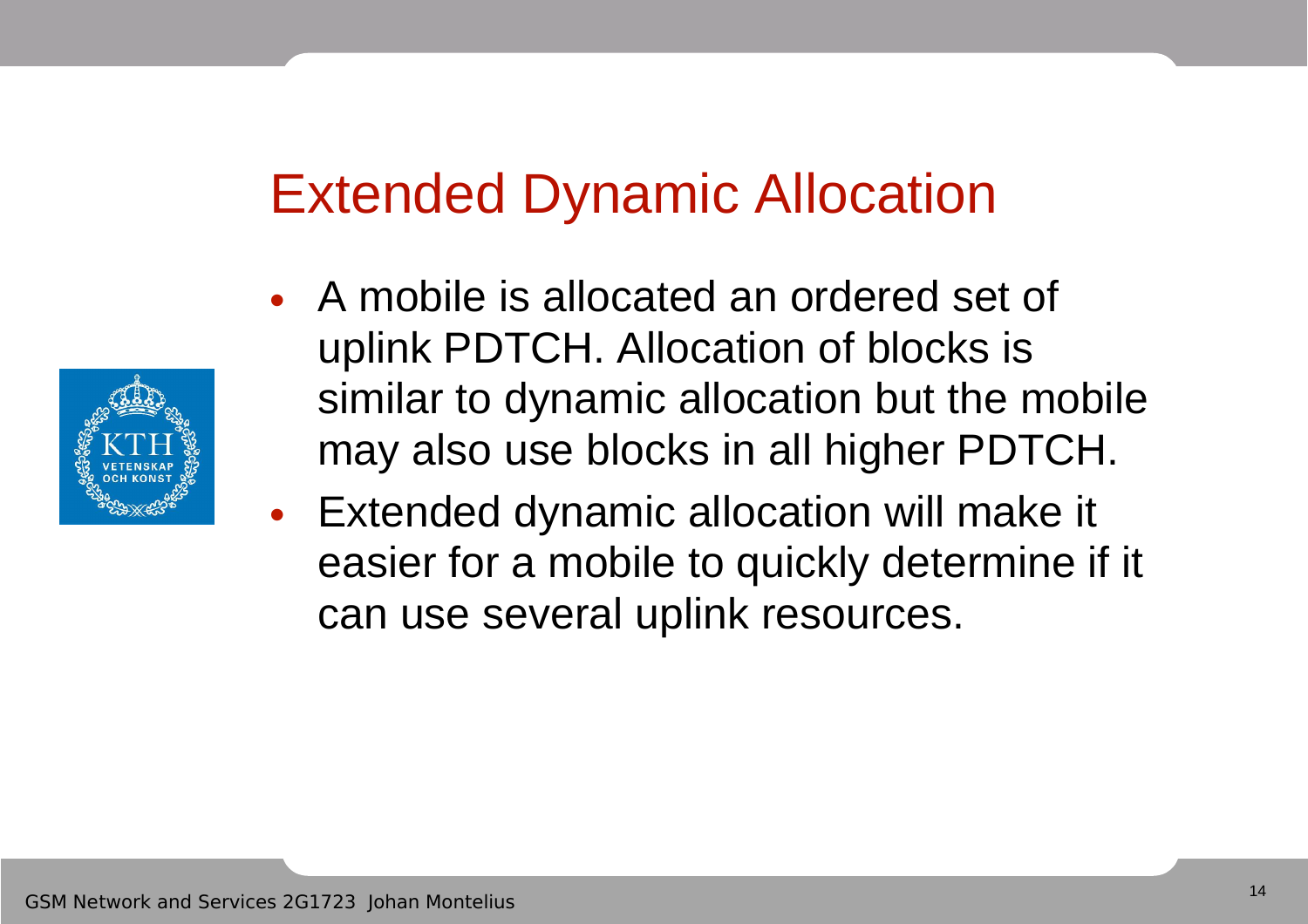#### Extended Dynamic allocation

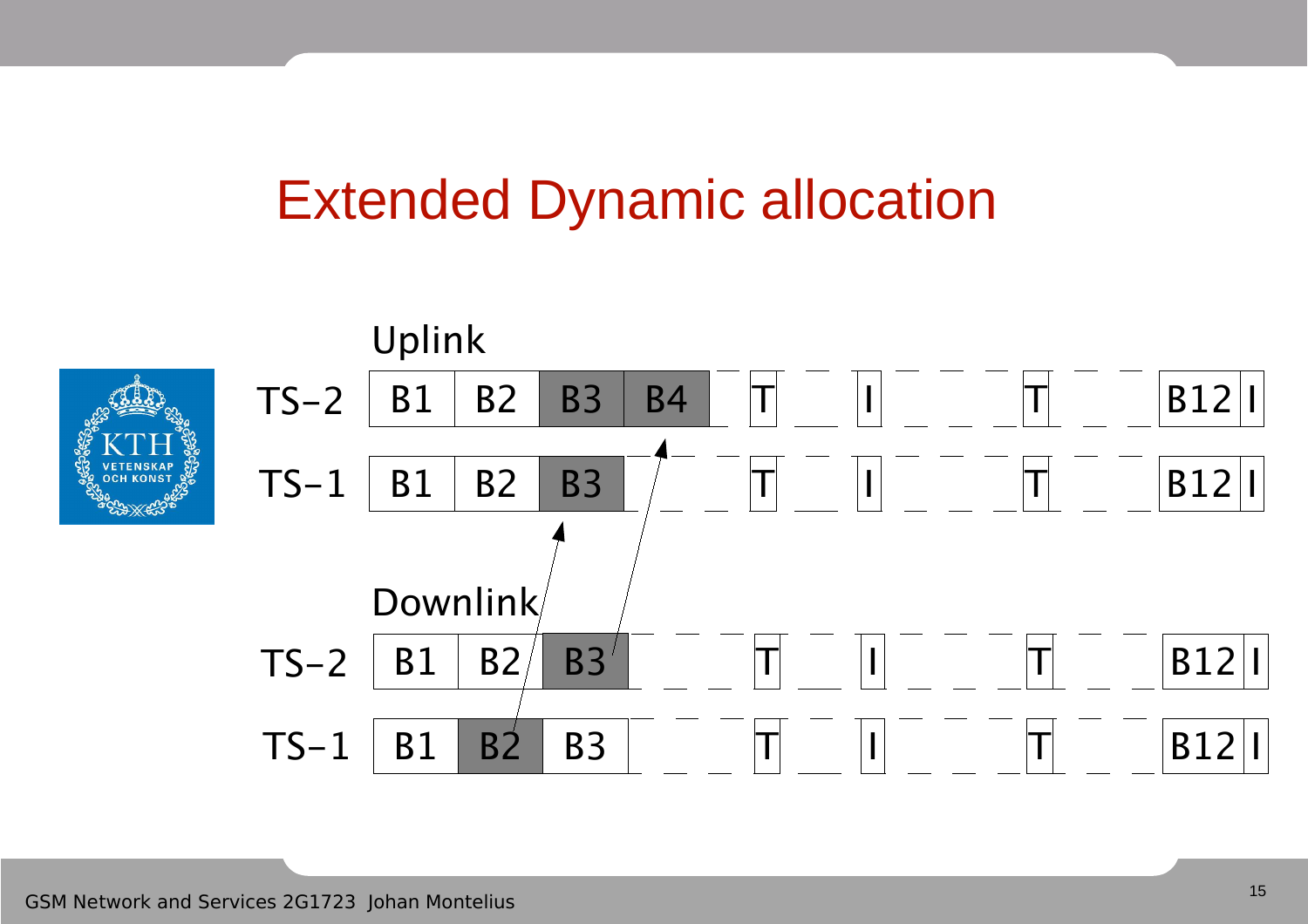# Downlink RLC/MAC

- The downlink MAC header contains a Uplink State Flag (USF, three bits).
- Each mobile is allocated a USF and the USF indicates if the uplink PDTCH can be used.
- $USF = 7$  indicates that the uplink can be used for PRACH (if no separate PCCCH)

| MAC                                     |
|-----------------------------------------|
| <b>RLC</b>                              |
| Data<br>(LLC frame or<br>part of frame) |
| Fill bits                               |

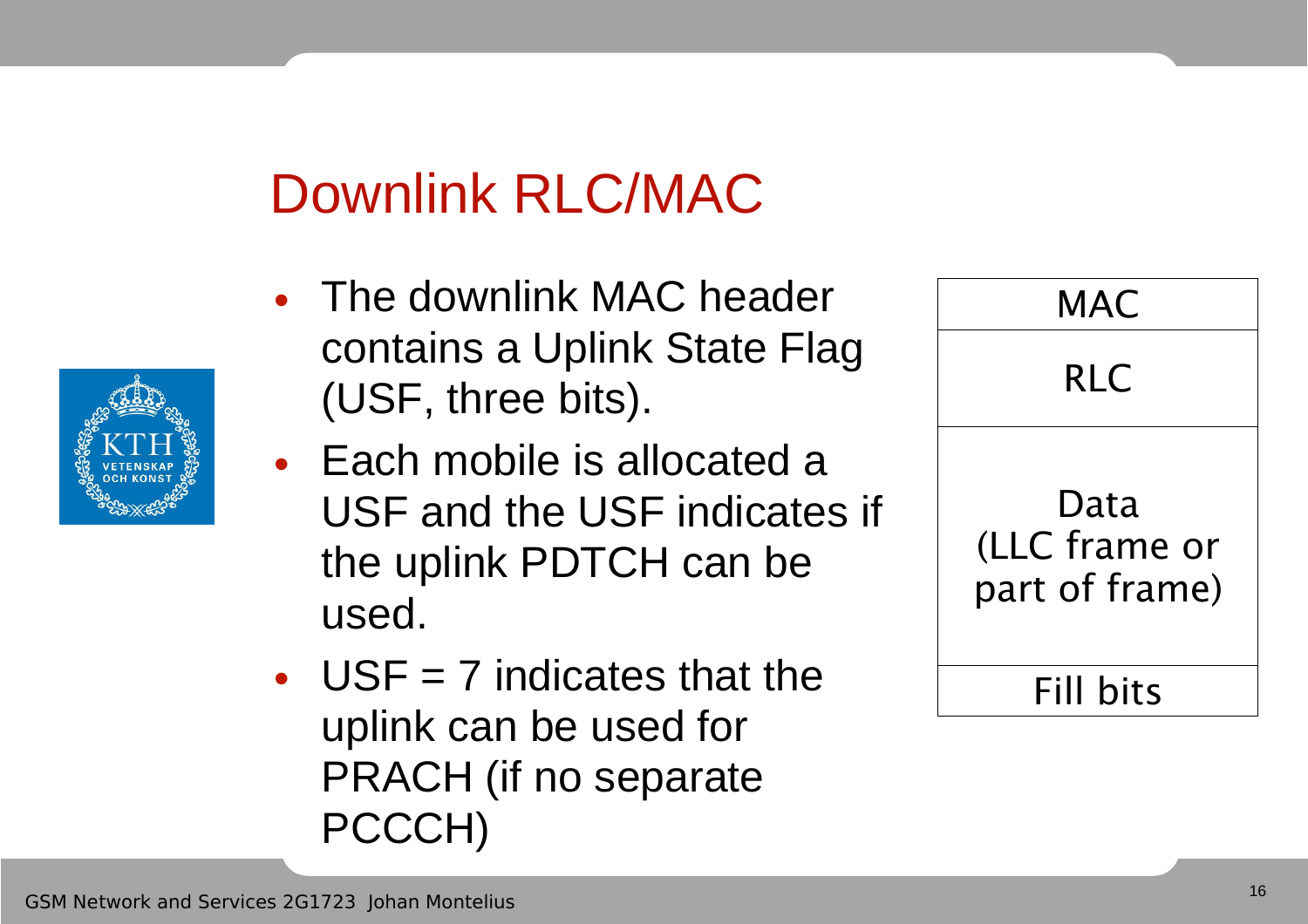## USF Granularity

- The USF granularity decides if one or four blocks can be used in the uplink direction.
- Granularity is given in the packet uplink assignment message.

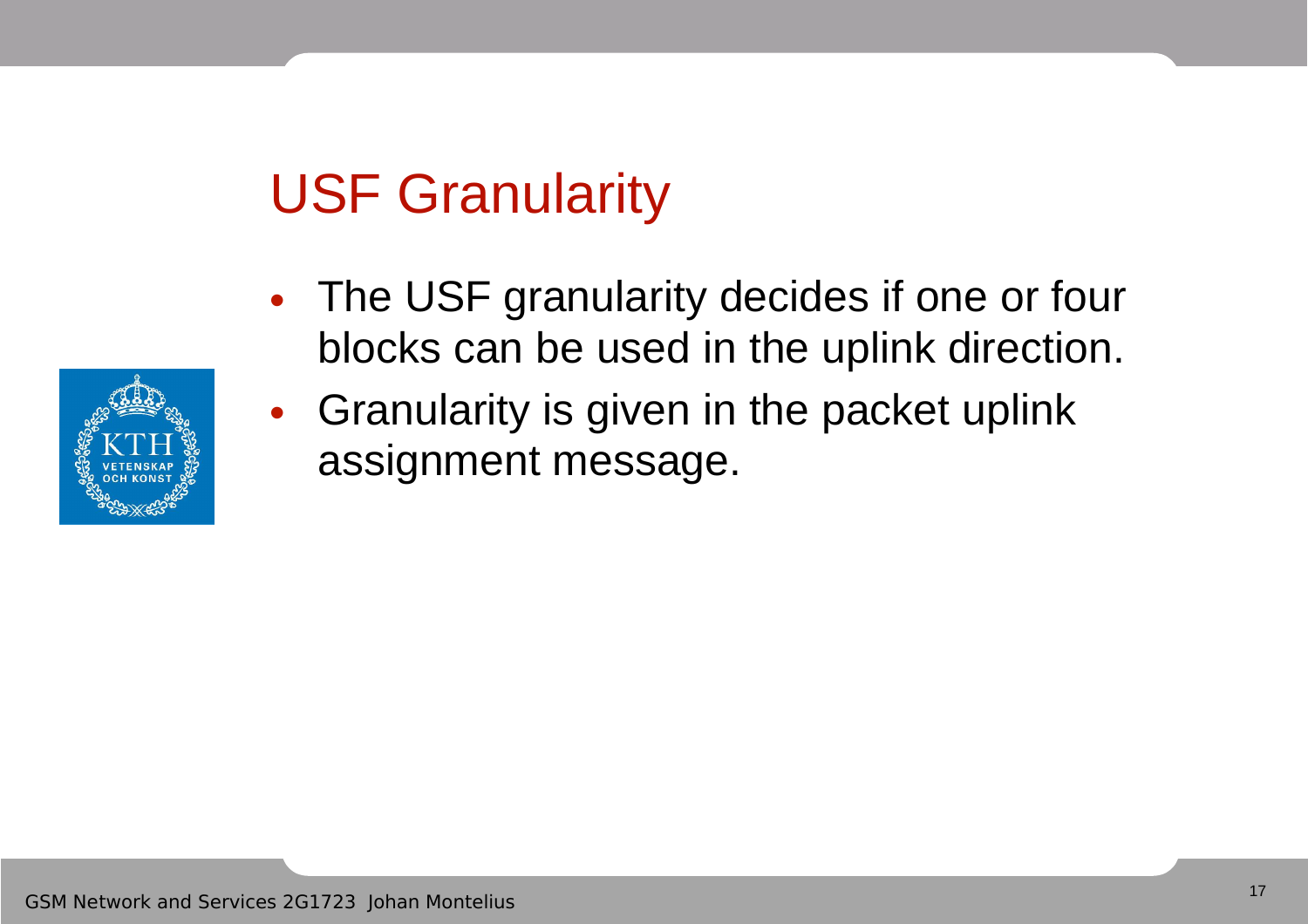## RLC/MAC – countdown/final block

- The network needs to be informed in advance when the mobile is done.
- A countdown value (CV, 4 bits) in the uplink MAC header will reach zero in the last RLC frame.
- A Final Block Indicator (FBI, 1 bit) is set in the downlink RLC header when the network is done.

| MAC                                     |  |
|-----------------------------------------|--|
| <b>RLC</b>                              |  |
| Data<br>(LLC frame or<br>part of frame) |  |
| Fill bits                               |  |

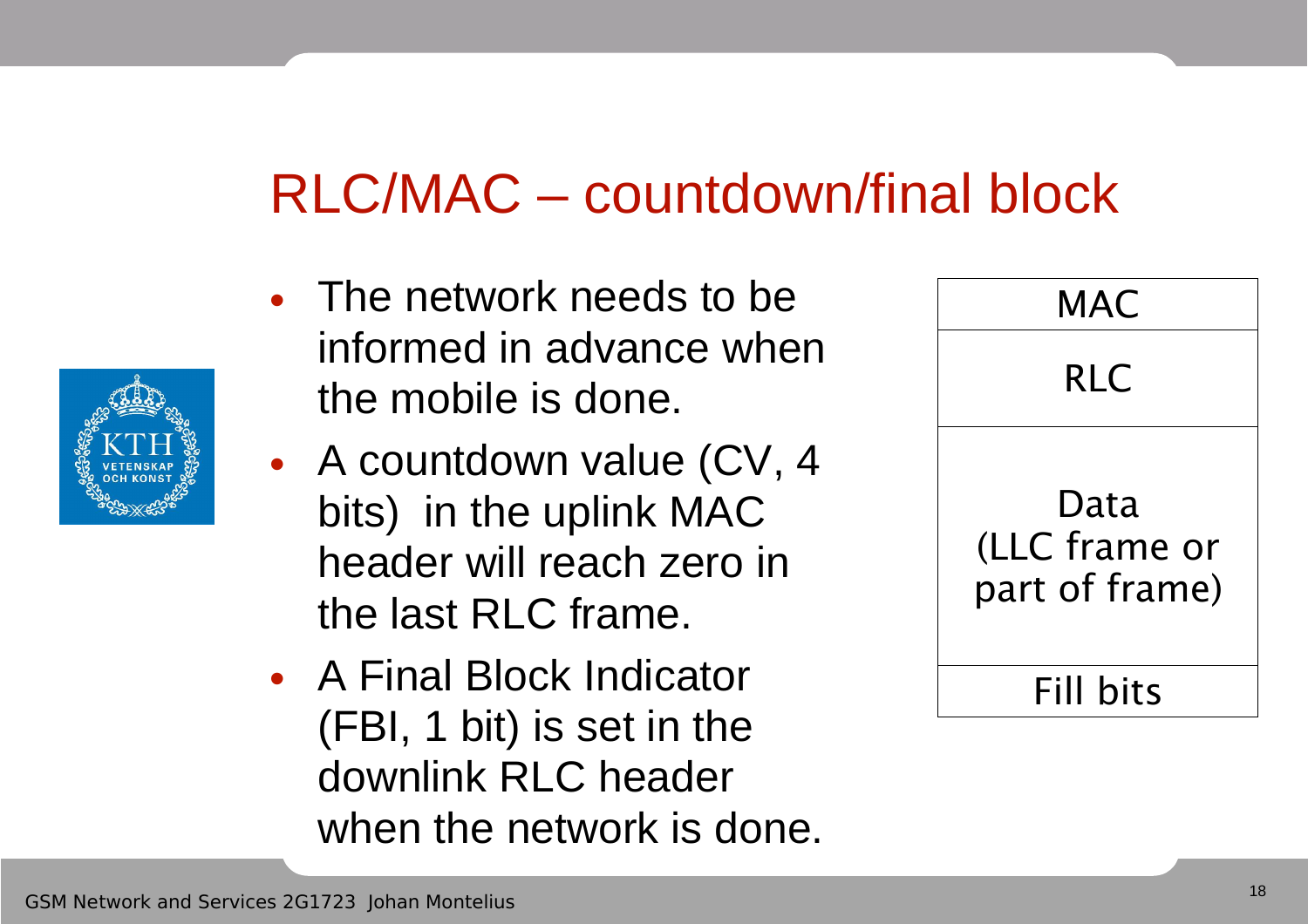## Channel Coding

#### RLC/MAC frames : 23, 33, 39 or 53 bytes



block coder

convolutional coder

interleaving coder

radio burst

four normal radio bursts  $4x114 = 456 \text{ bits} = 57 \text{ bytes}$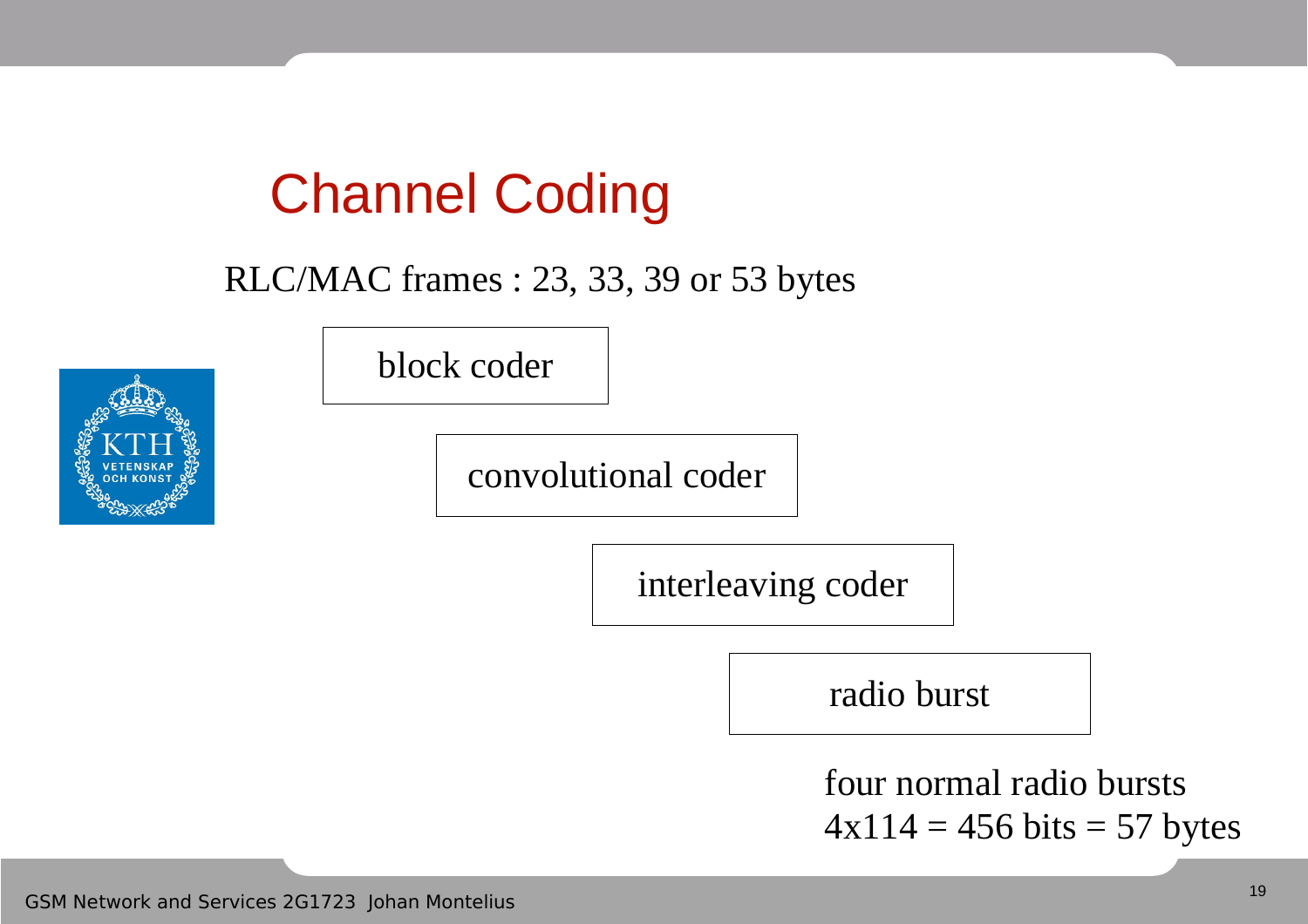## Channel coding

- Four different channel coding schemes that differ in the parameters for block and convolutional coding.
- CS1: 9.05 Kb/s
- CS2: 13.4 Kb/s
- CS3: 15.6 Kb/s
- CS4: 21.4 Kb/s
- When comparing capacity of radio network the figure  $8x21.4 = 171.2$  Kb/s is often given for GPRS (how likely is this and what's in a RLC frame)

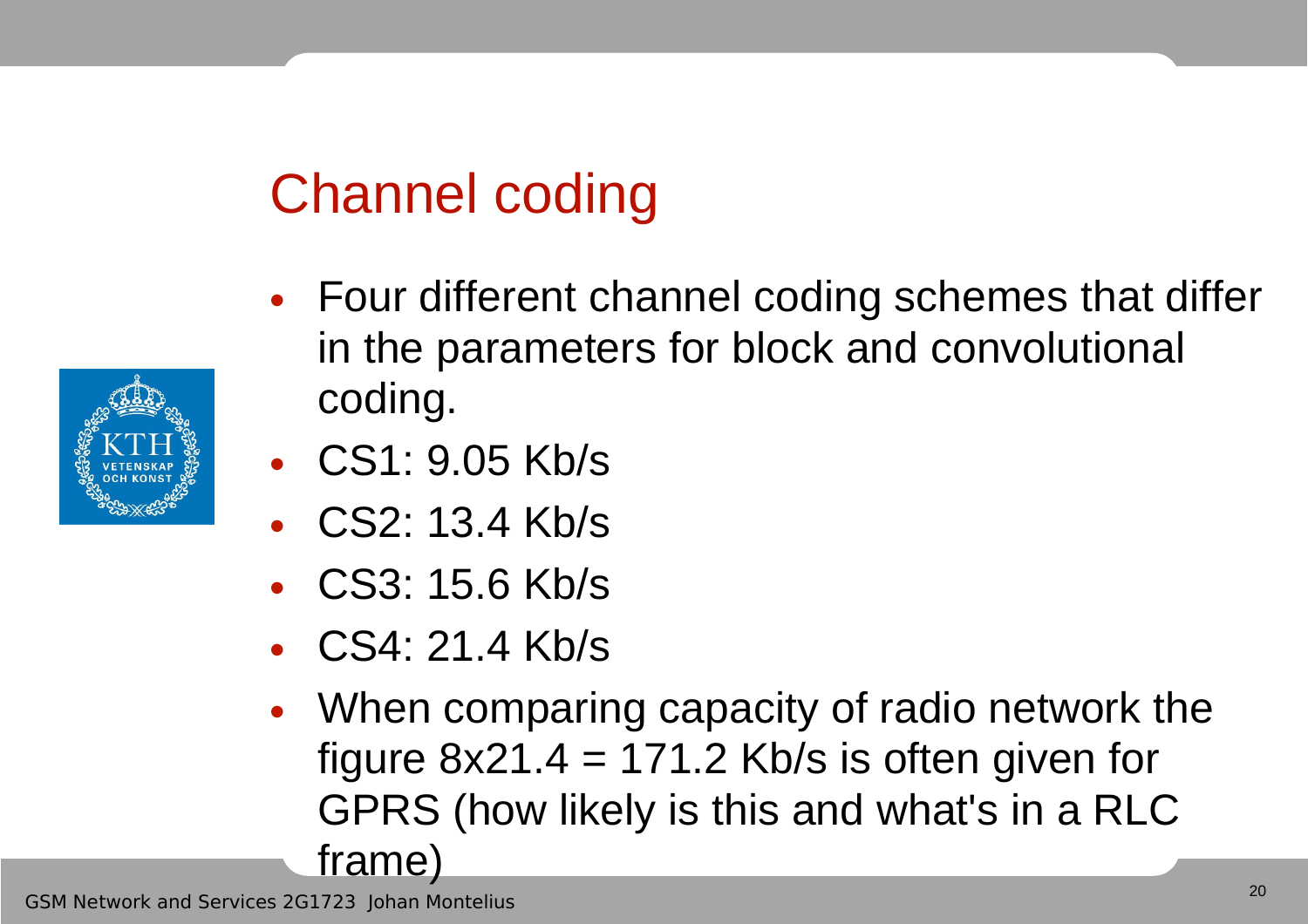## Block coder

- 
- The block encoder adds a fire code (error detection) of 40 or 16 bits, encodes the USF using 3, 6 or 12 bits and adds four tail bits (if passed to the convolutional coder).
- CS1: fire code 40, USF 3
- CS2: fire code 16, USF 6
- CS3: fire code 16, USF 6
- CS1: fire code 16, USF 12, no tail bits!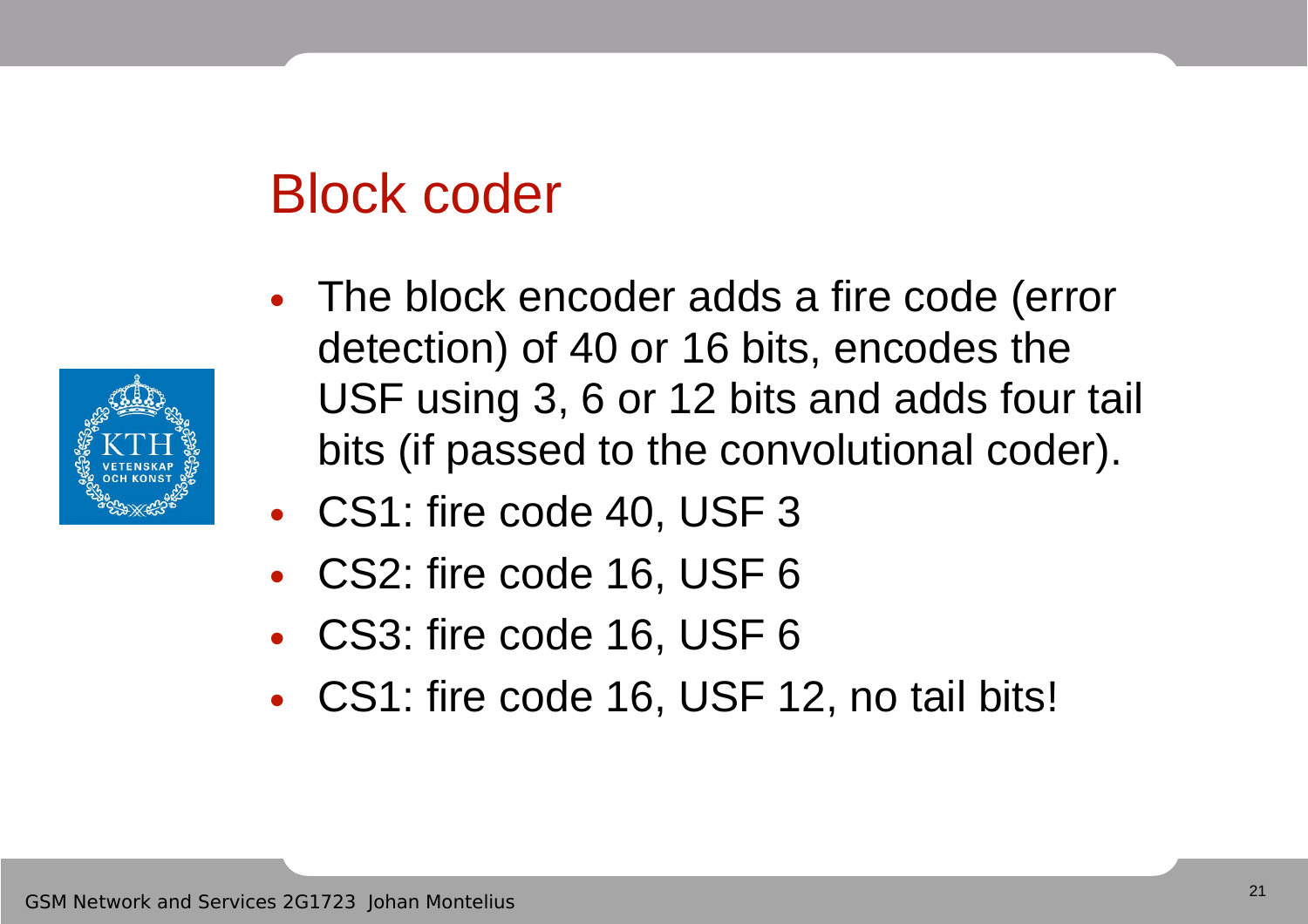#### Convolution's coder

- 
- Convolutional coder of rate  $\frac{1}{2}$  is used for CS1-CS3. The difference is that in CS2 and CS3 some bits are removed (punctured) before sent. Puncturing results in a total rate of 2/3 or 3/4.
- CS1: 1/2
- CS2: 2/3
- CS3: 3/4
- CS4: ----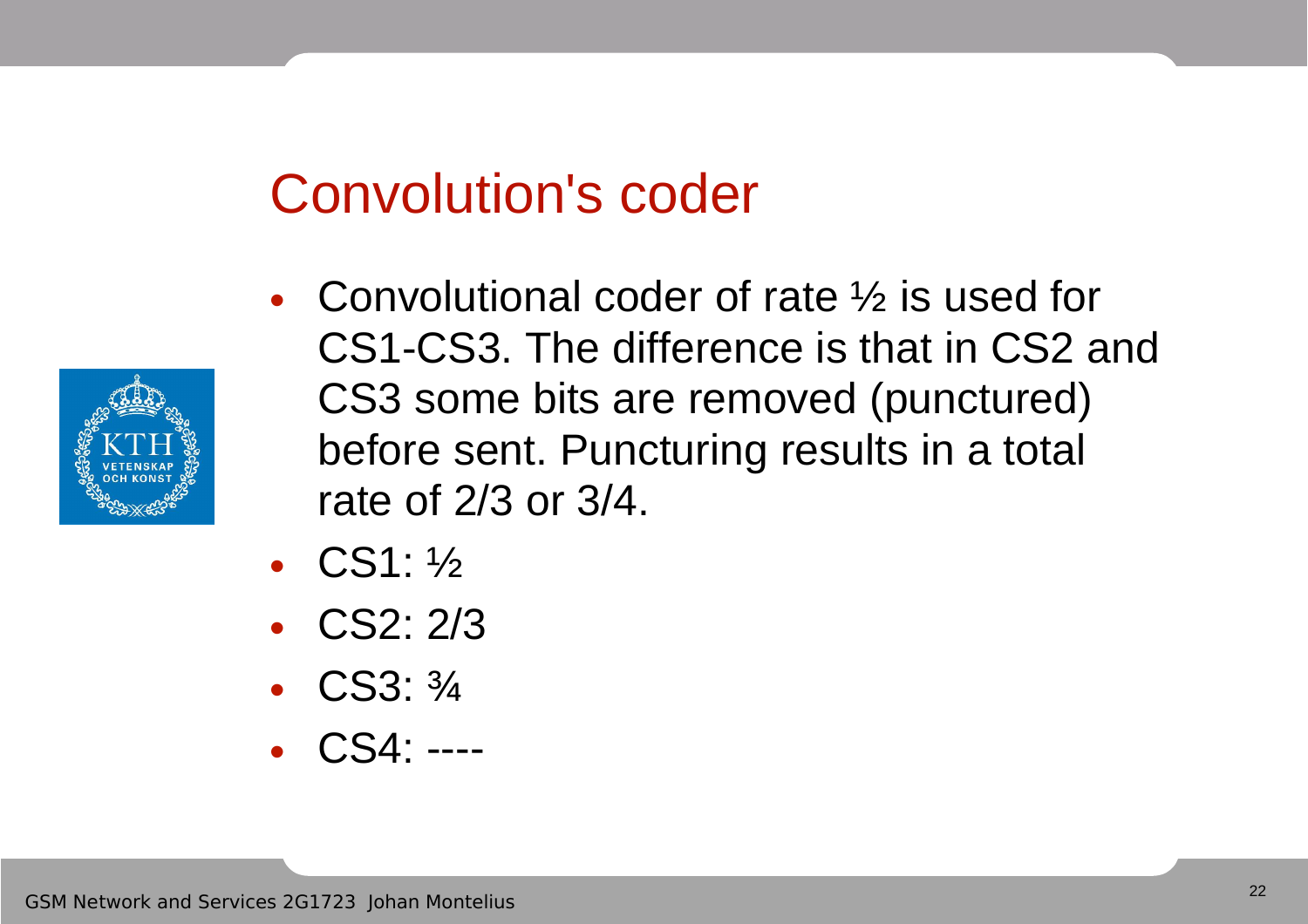## **Interleaving**

- All coding schemes use the same interleave as the SDCCH in GSM e.g. four blocks are interleaved into four radio bursts.
- One PDTCH block of four frames will thus hold one RLC frame.

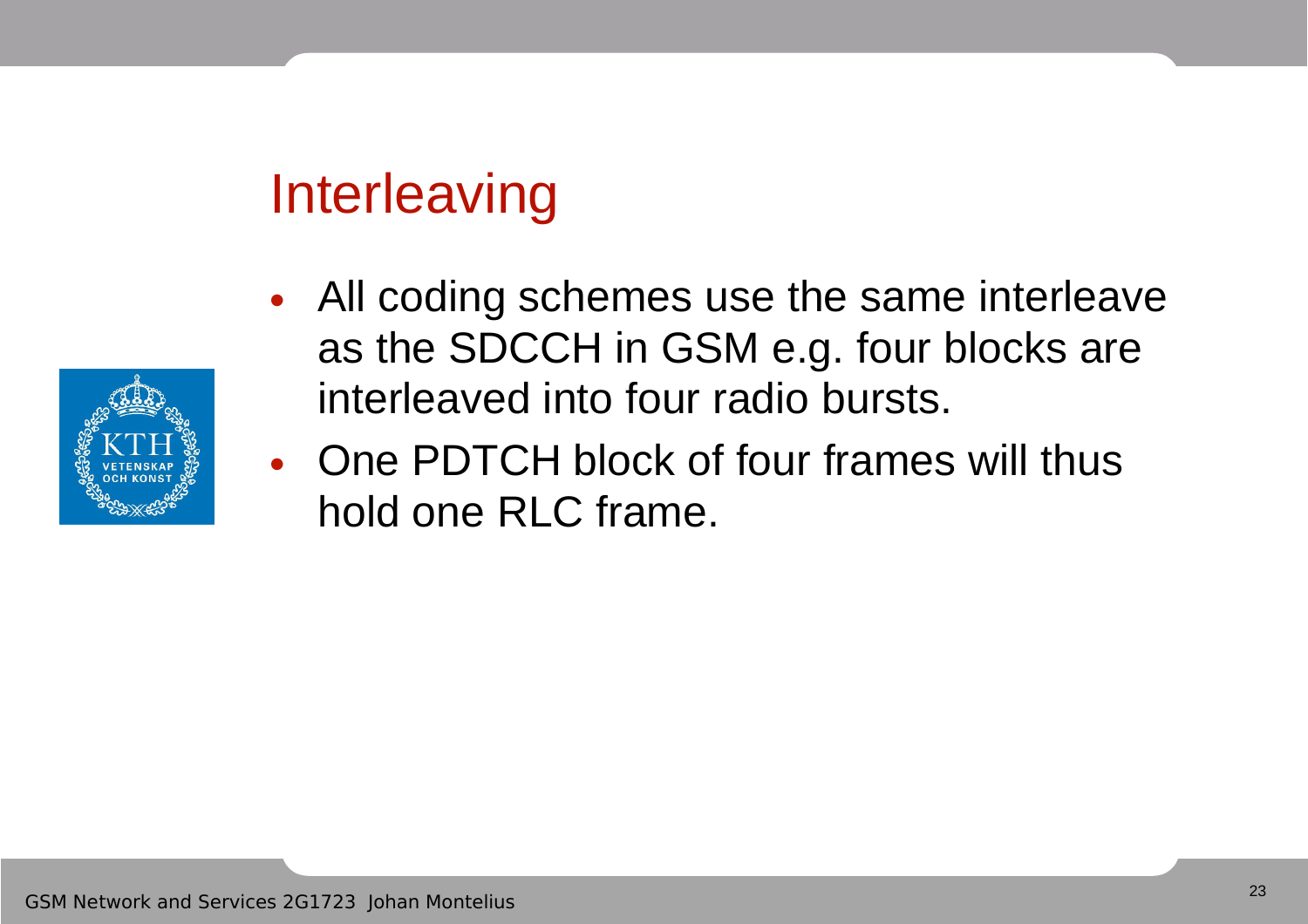# GPRS interleaving





One RLC frame requires four bursts.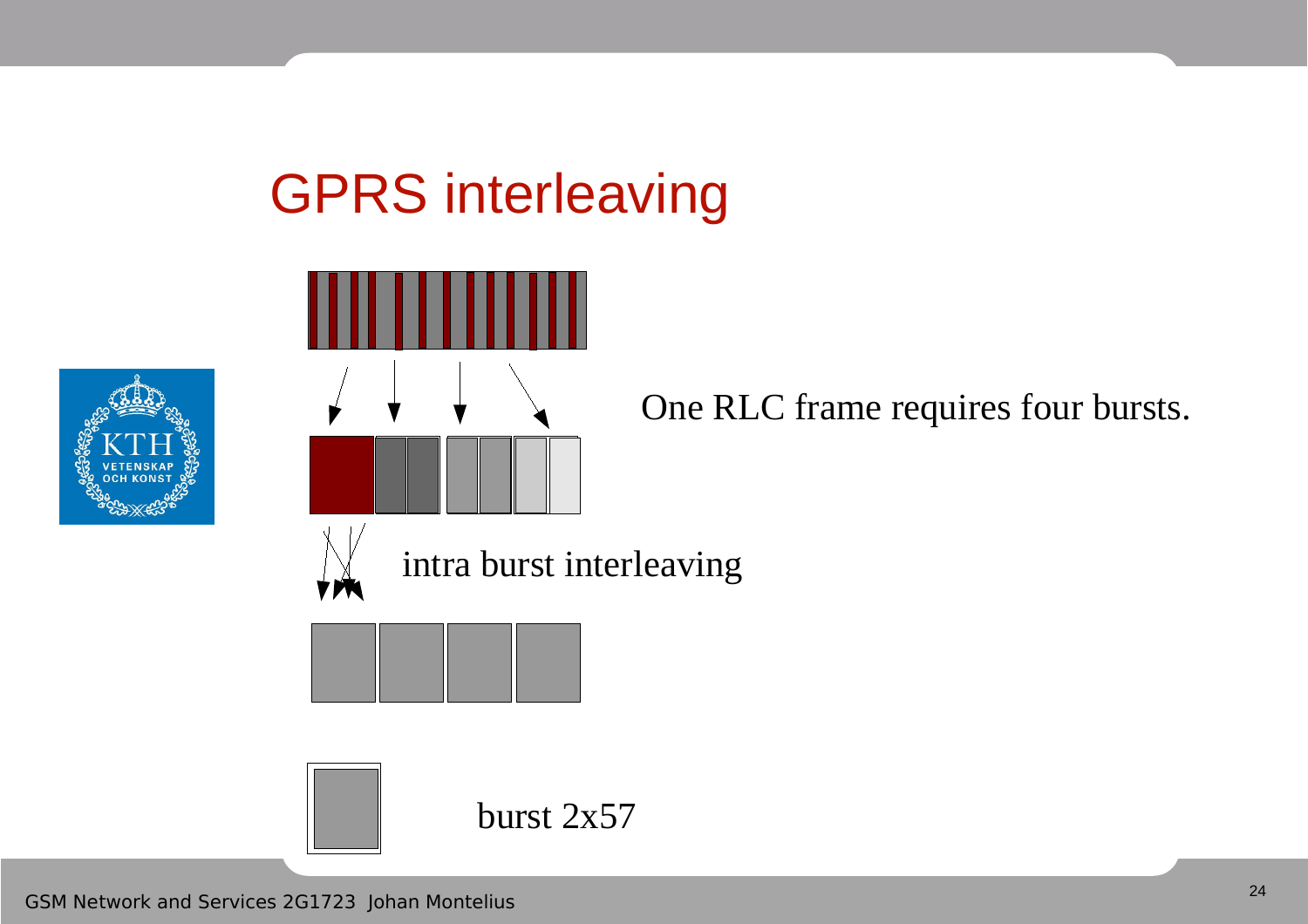## **Question**

- How does the receiver know which coding scheme that has been used?
- In GSM it could tell since each logical channel used only one coding scheme and it knew which logical channels it received
- The stealing flags are not needed for FACCH since we don't do any handover!
- Stealing flags (two bits) will tell the receiver which coding scheme to use.

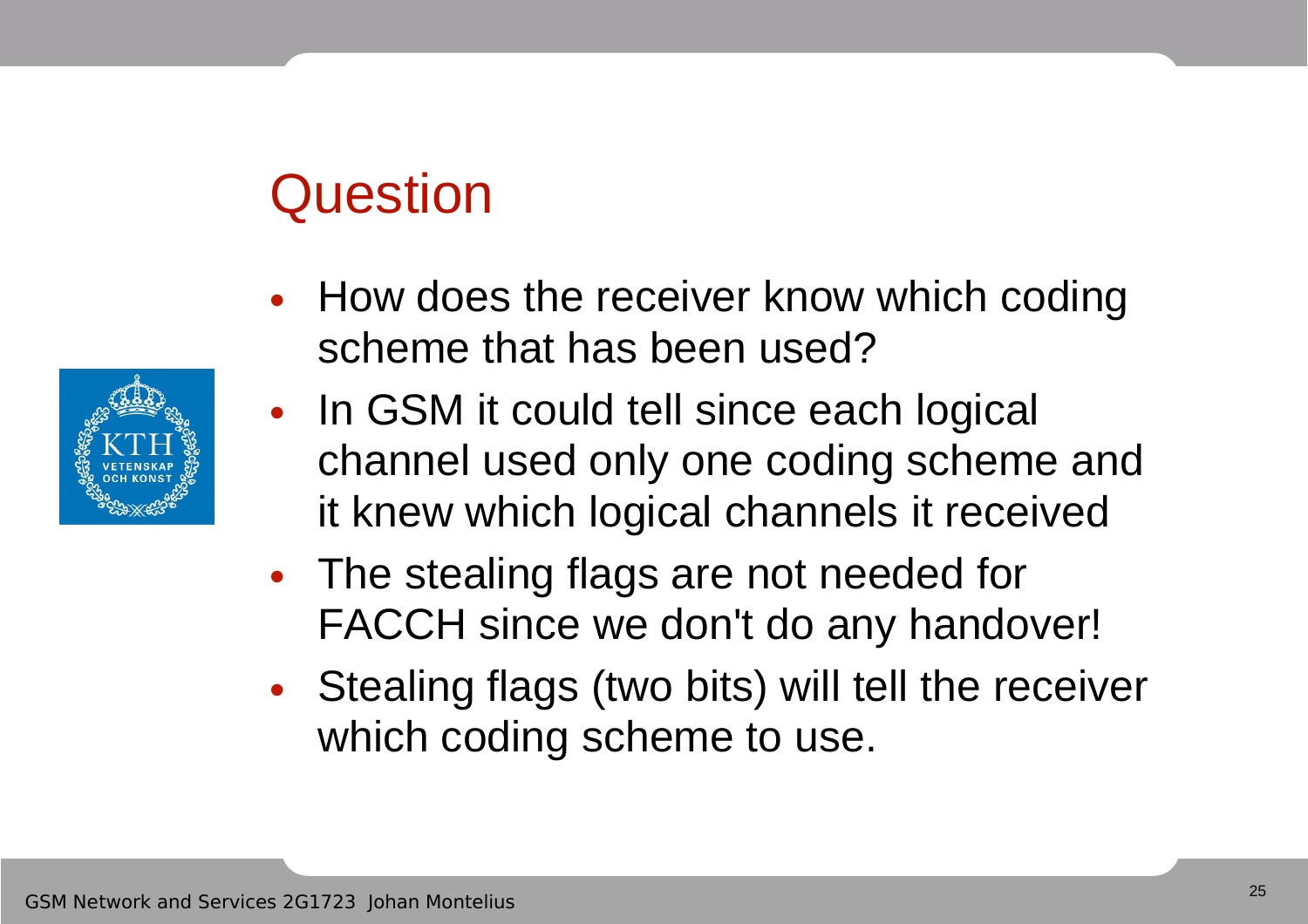#### GPRS where is encryption

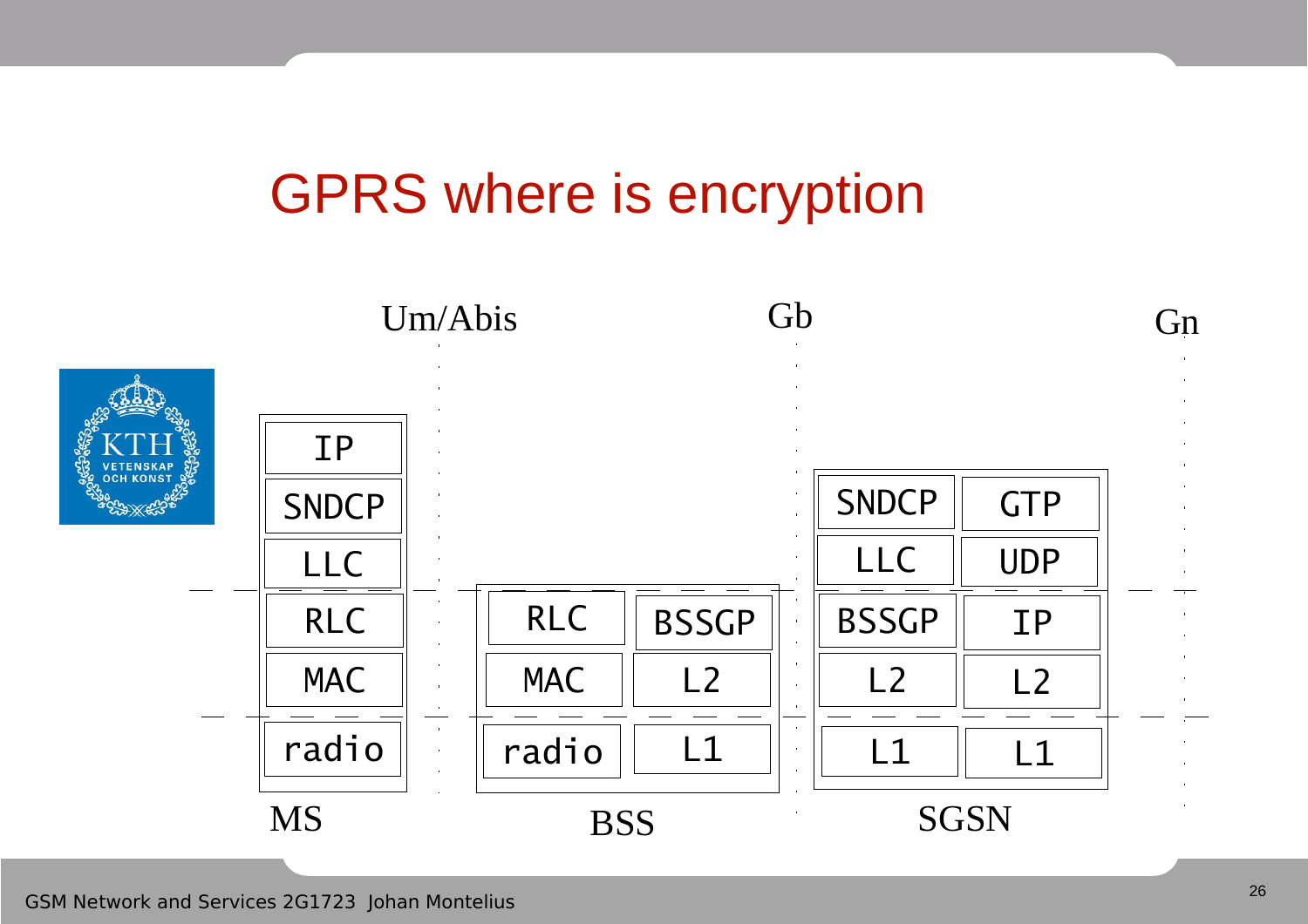## Encryption



• Ciphering in GPRS is done on the LLC layer since the headers information of the RLC layer needs to be readable to all mobile that share the same PDTCH.

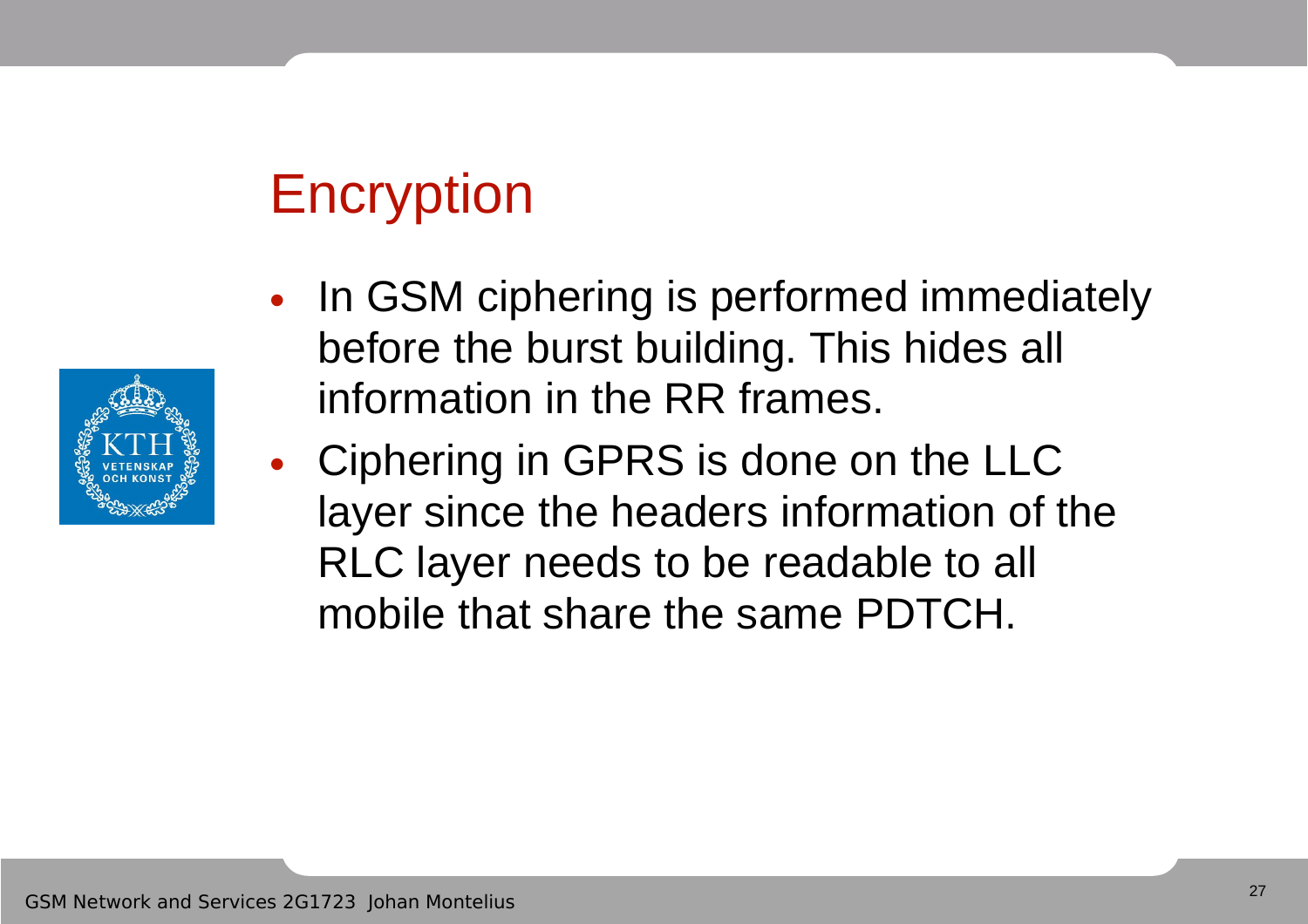# EDGE



- A family name for upgrades of GSM and TDMA IS-136 supporting higher data rates (Enhanced data rate for Global Evolution).
	- Classic EDGE
		- Upgrade of GSM supporting EGPRS and ECSD (upgrade of HSCSD).
	- Compact EDGE
		- The upgrade of TDMA IS-136
		- More aggressive frequency reuse.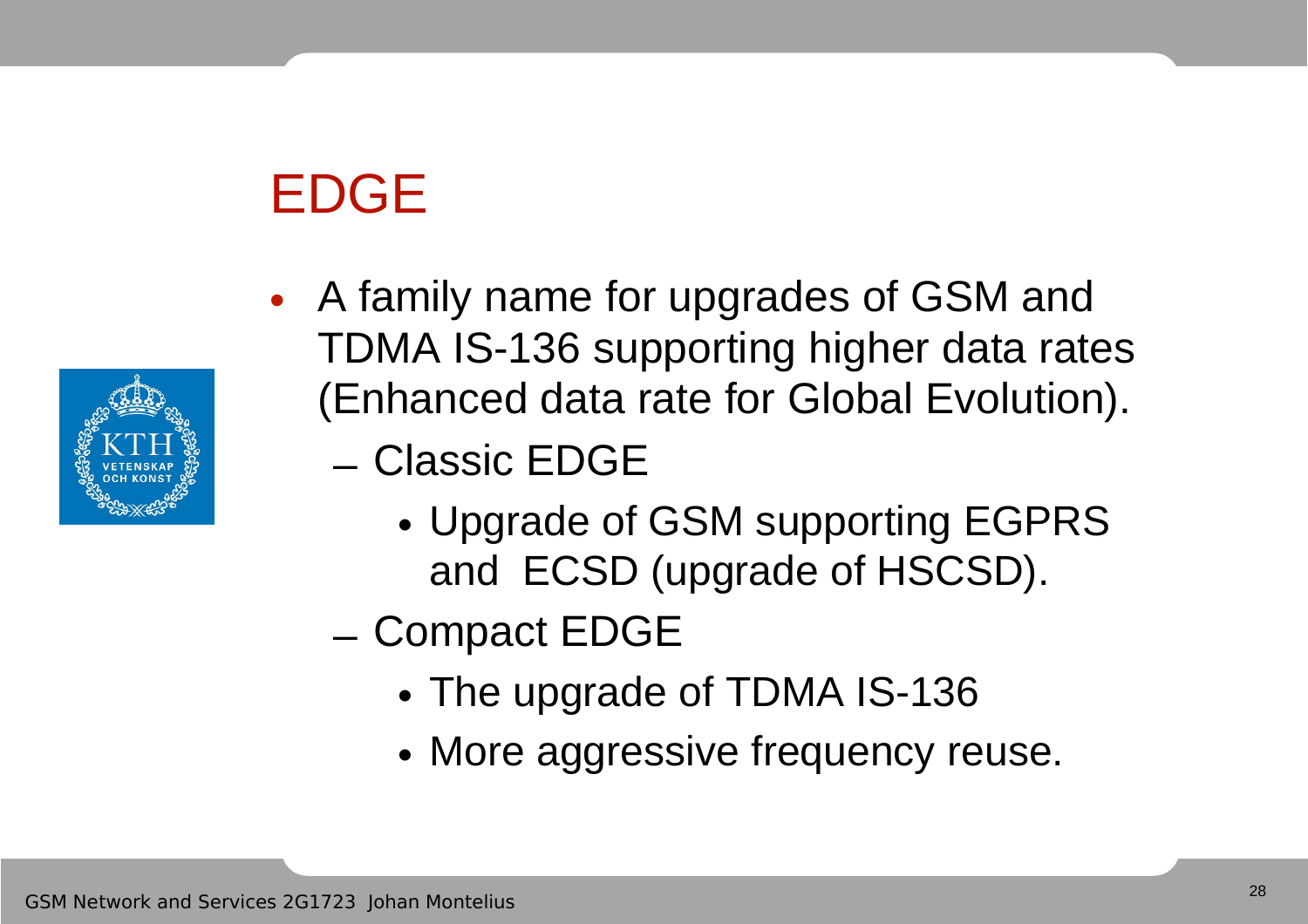## EGPRS

- A new radio modulation technique, 8-PSK, that increases the bit rate with a factor 3.
- More aggressive and adaptive coding schemes that provide RLC data rates of up to 59.2 kb/s per timeslot.
- Hmm,  $8x59.2 = 473.2$  kb/s .... call the marketing department!
- EGPRS is more flexible and more reliable than GPRS. It's not only higher maximum bit rates

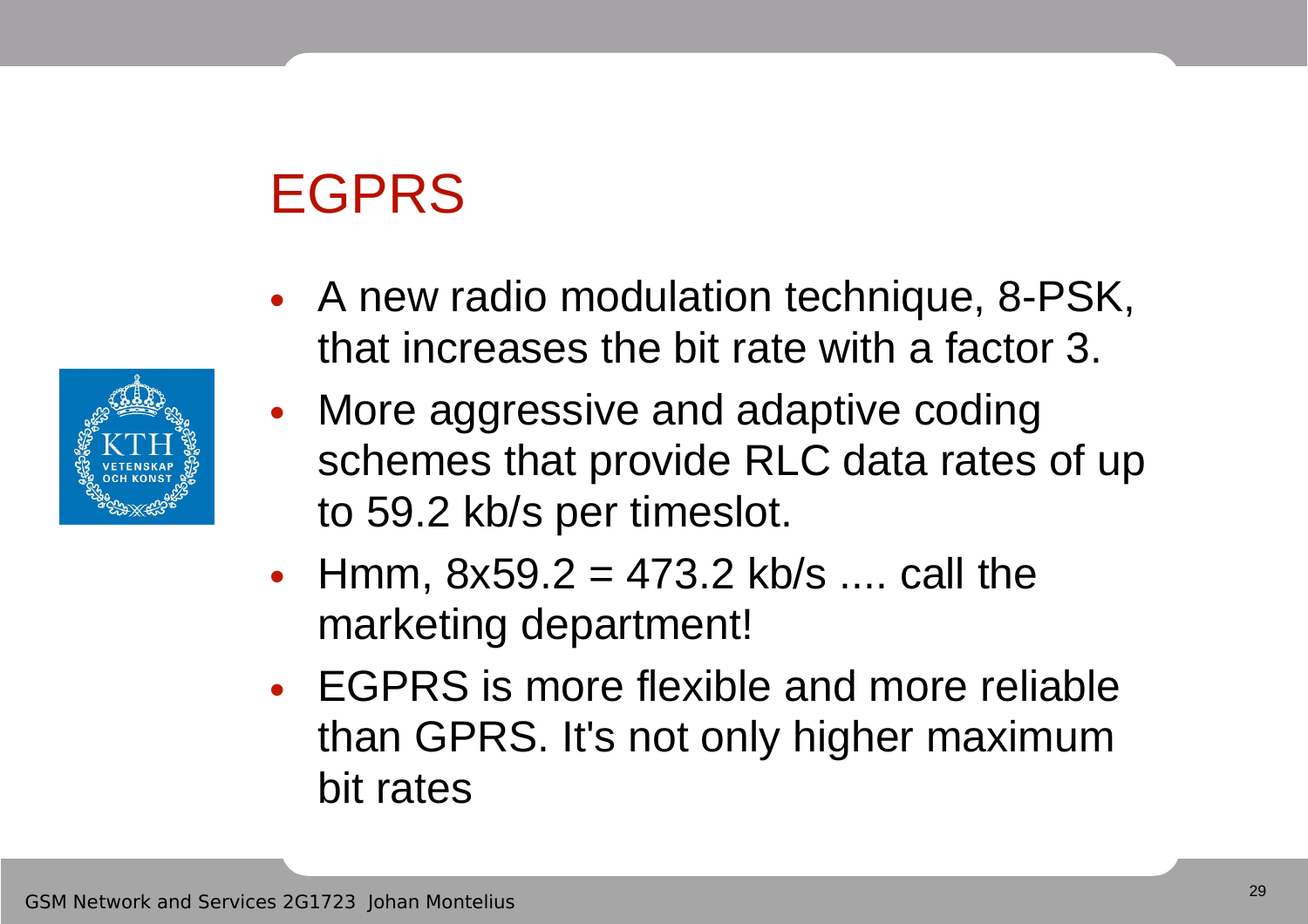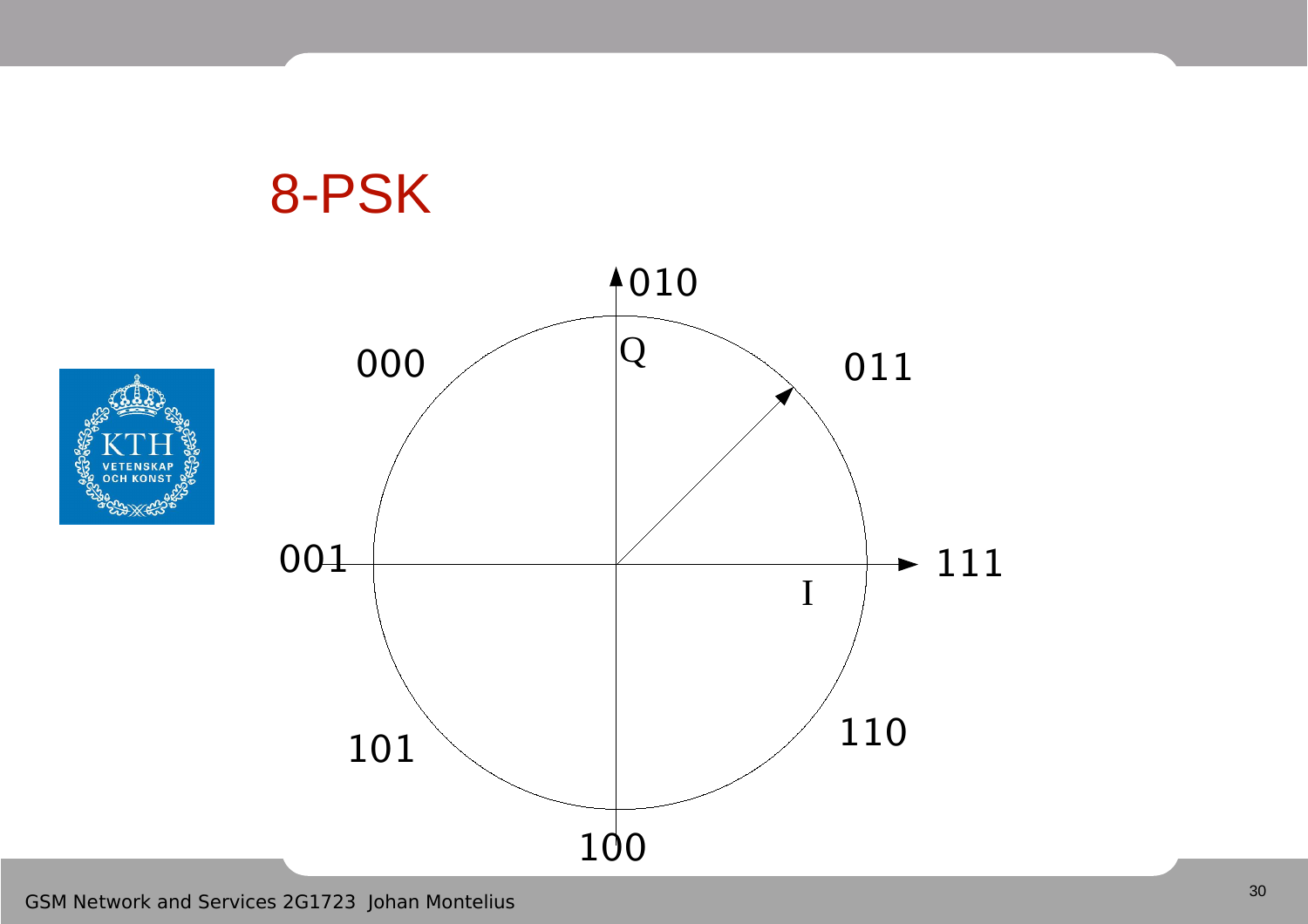## 8-PSK

- Uses the same signaling rate as GMSK.
- Each symbol is three bits (instead of one as in GMSK).
- Can not be transmitted with as high power, using the same hardware, as GMSK.
- Less reliable detection of phase.
- Range is limited!

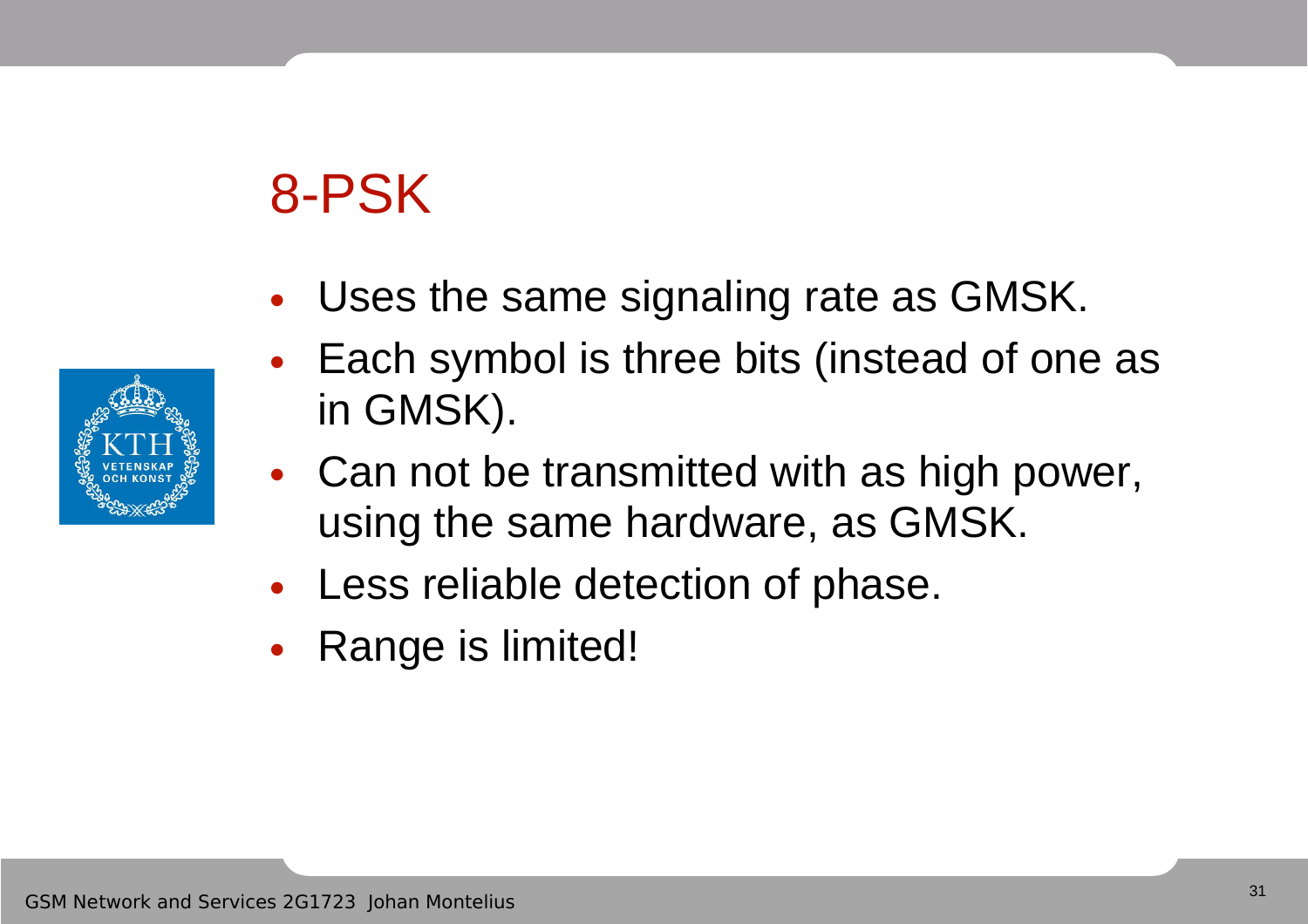## Coding Schemes

- MCS-1 MCS-4:
	- uses GMSK
	- coding rate: 1/2, 2/3, 4/5, 1
	- bit rate: 8.8, 11.2, 14.8, 17.6 kb/s (RLC)
- MCS-5 MCS-9
	- Uses 8-PSK
	- coding rate: 1/3, 1/2, 3/4, 4/5, 1
	- bit rate: 22.4, 29.6, 44.8, 54.4. 59.2 kb/s (RLC)

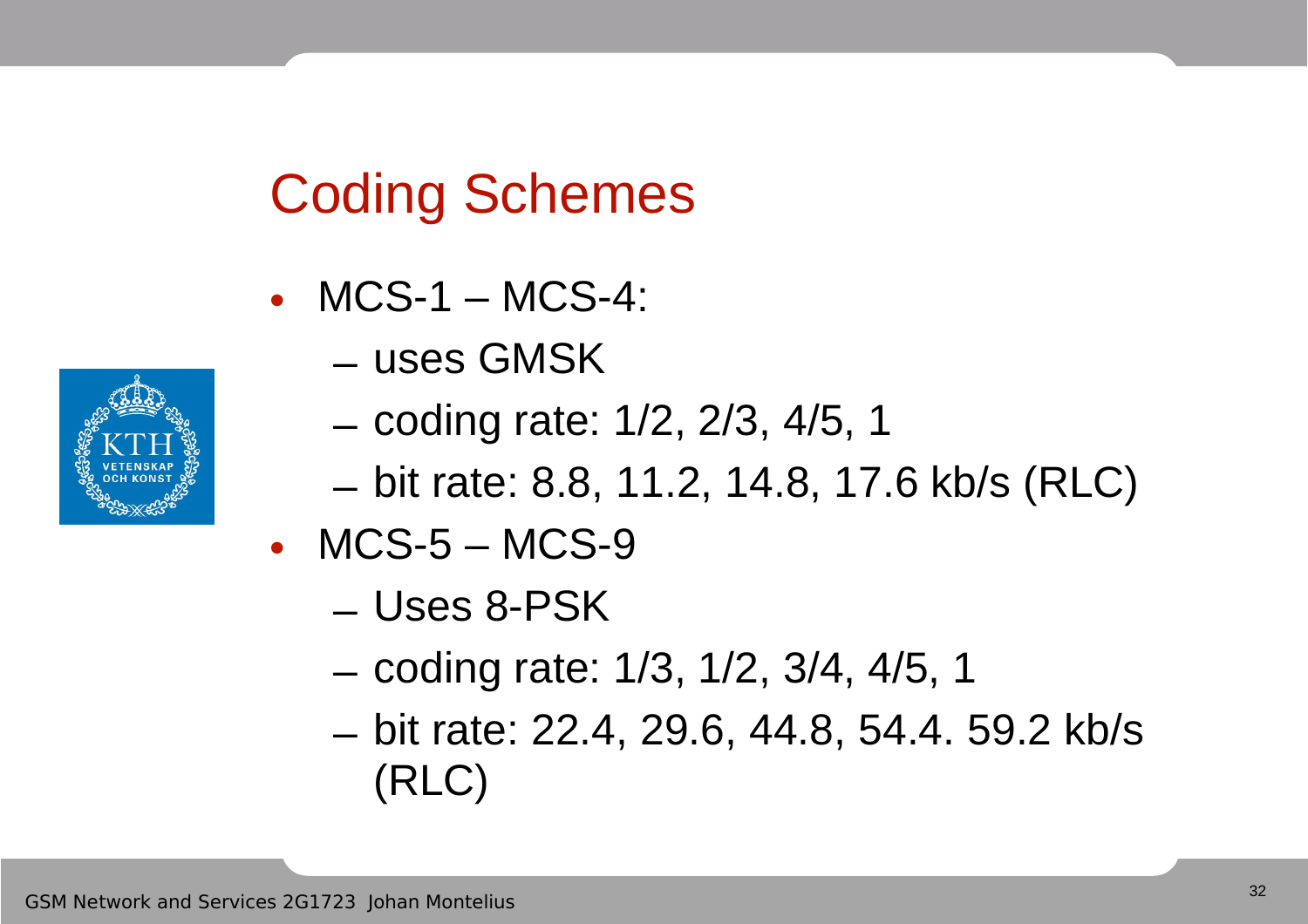## Coding families

- A RLC frame that is resent can be resent using a more reliable coding scheme in the same family.
	- Family A MCS-3/6/8/9 (1/2/4 x 37 byte)
	- Family B MCS-2/5/7 (1/4 x 28 byte)
	- Family C MCS-1/4 (1-2 x 22 byte)
- This is an improvement compared to GPRS where retransmissions are done using the same coding scheme.